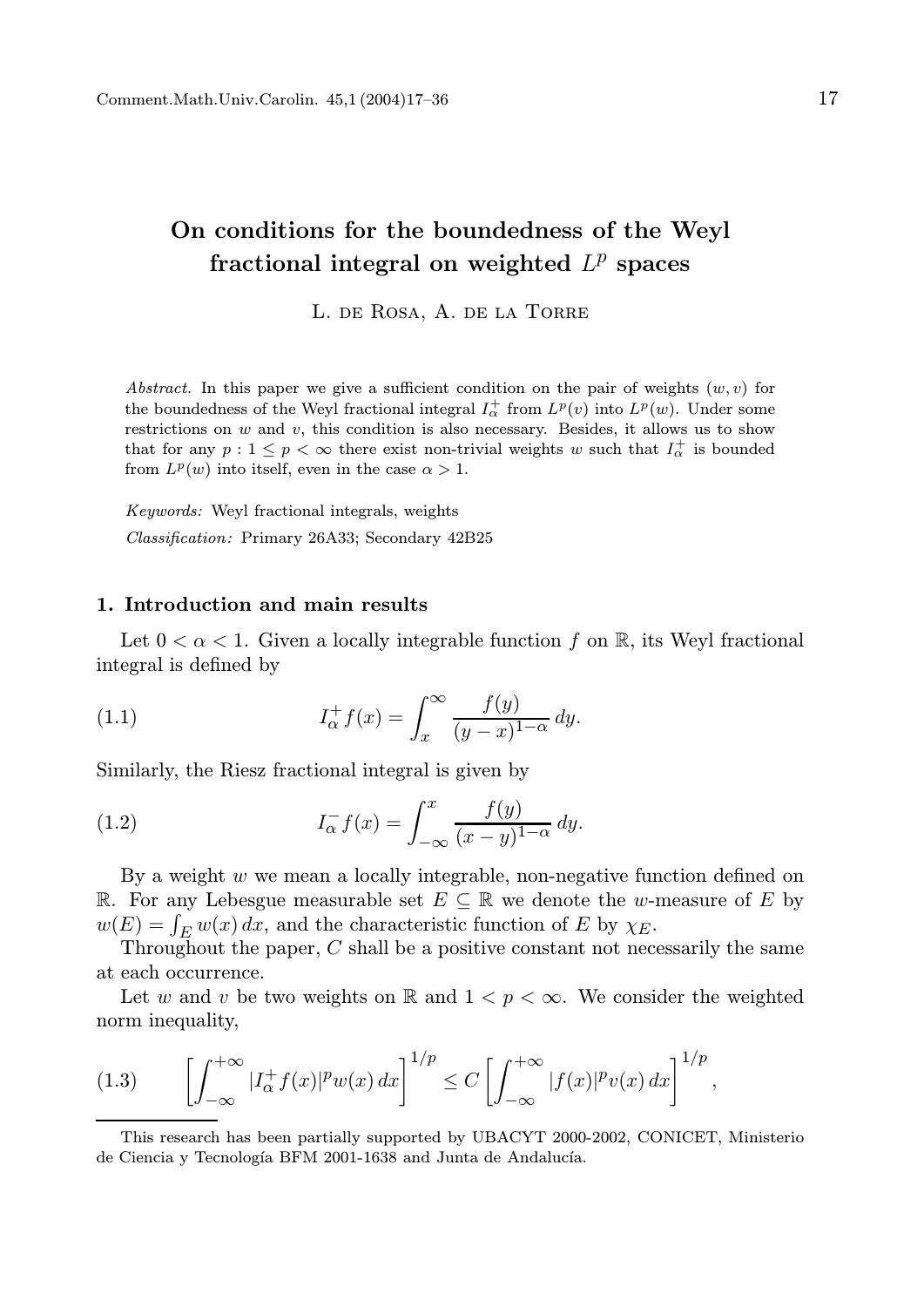for every f in  $L^p(v)$ . If we denote  $\sigma(x) = v(x)^{1-p'}$ , where  $1/p + 1/p' = 1$ , then  $(1.3)$  is equivalent to

$$
(1.4) \qquad \left[ \int_{-\infty}^{+\infty} |I_{\alpha}^{+}(f\sigma)(x)|^{p} w(x) dx \right]^{1/p} \leq C \left[ \int_{-\infty}^{+\infty} |f(x)|^{p} \sigma(x) dx \right]^{1/p},
$$

for every f in  $L^p(\sigma)$ .

The fractional maximal operator,

$$
M_{\alpha}^{+} f(x) = \sup_{h>0} \frac{1}{h^{1-\alpha}} \int_{x}^{x+h} |f(t)| dt
$$

satisfies the inequality  $M^{\dagger}_{\alpha} f(x) \leq I^{\dagger}_{\alpha}(|f|)(x)$ . The boundedness of  $M^{\dagger}_{\alpha}$  from  $L^p(v)$  into  $L^p(w)$  implies that there exists a constant  $C > 0$  such that for every  $a < b$ ,

(1.5) 
$$
\left(\int_{-\infty}^a \frac{w(y)}{(b-y)^{(1-\alpha)p}} dy\right)^{1/p} \left(\int_a^b \sigma(y) dy\right)^{1/p'} \leq C,
$$

see proof of Theorem 3 in [4]. Then, this condition (1.5) is necessary for the inequality (1.4) to hold. The following theorem gives a sufficient condition for (1.4), which is also necessary in some cases.

**Theorem 1.1.** Let w and  $\sigma$  be two weights on  $\mathbb{R}$ . Let  $1 < p < \infty$  and  $0 < \alpha < 1$ . Then (1.4) holds if  $I_{\alpha}^{-}w$  belongs to  $L_{\text{loc}}^{p'}(\sigma)$  and

(1.6) 
$$
I_{\alpha}^{-}[(I_{\alpha}^{-}w)^{p'}\sigma](x) \leq CI_{\alpha}^{-}w(x) \qquad \sigma \text{ -a.e.}
$$

**Theorem 1.2.** Let  $1 < p < \infty$  and  $0 < \alpha < 1$ . If w and  $\sigma$  satisfy

$$
(1.7) \qquad \sup_{r>0} \left[ \int_{2r}^{\infty} \frac{w([x-\rho, x-2r])}{\rho^{1-\alpha}} \frac{d\rho}{\rho} \right]^{1/p} \left[ \int_{0}^{r} \frac{\sigma([x-\rho, x])}{\rho^{1-\alpha}} \frac{d\rho}{\rho} \right]^{1/p'} \leq C,
$$

for all  $x \in \mathbb{R}$ , then condition (1.6) is necessary for the inequality (1.4) to hold.

Let w be any weight and  $\sigma = v^{1-p'} = (I_{\alpha}^{-}w)^{-p'}w$ . Clearly, the pair  $(w, \sigma)$ satisfies condition (1.6). Therefore, the inequality

$$
\int_{-\infty}^{+\infty} |I_{\alpha}^{+}(f)(x)|^{p} w(x) dx \leq C \int_{-\infty}^{+\infty} |f(x)|^{p} w(x)^{1-p} I_{\alpha}^{-}(w)(x)^{p} dx
$$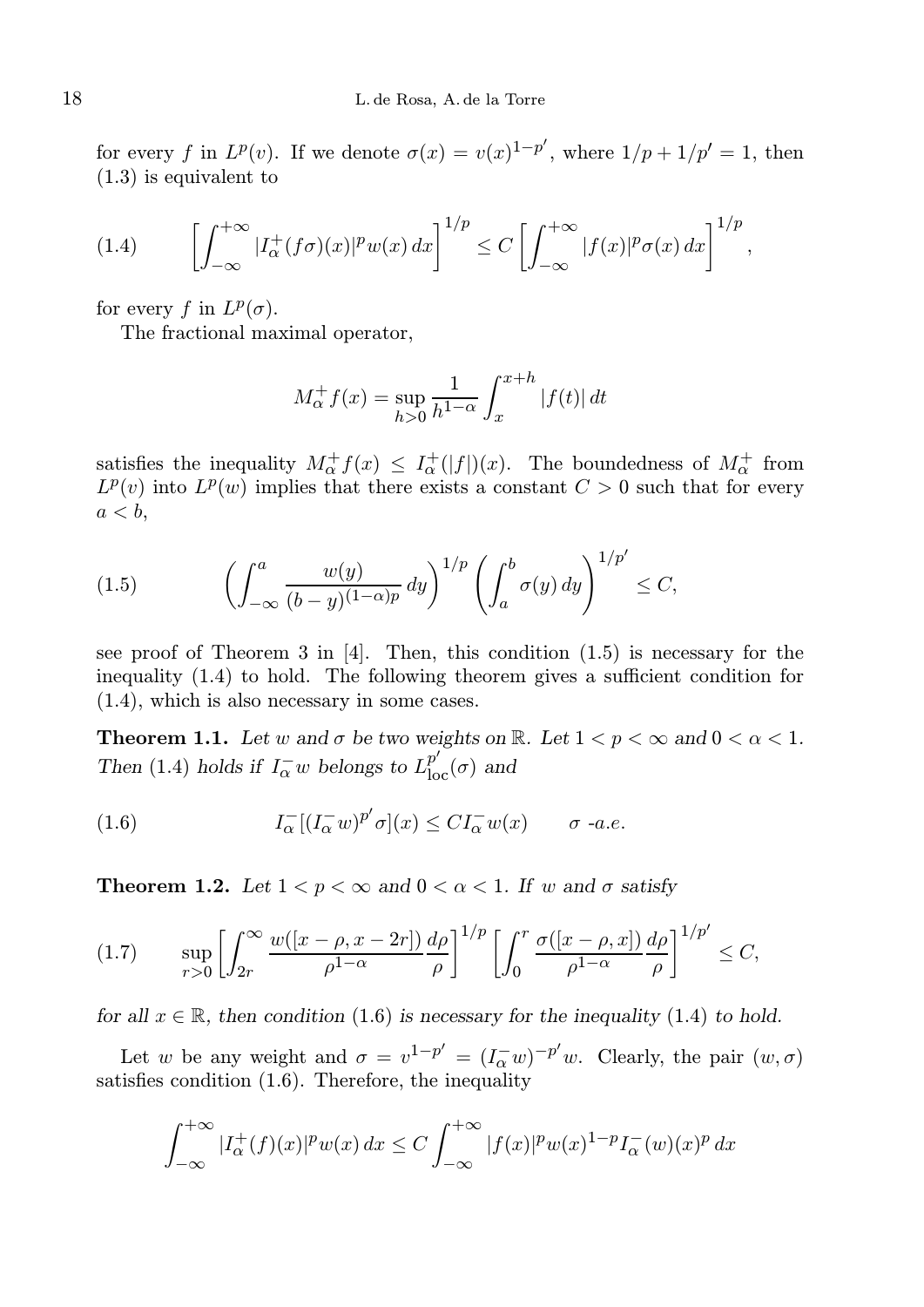holds. If w is a power weight, for instance  $w(x) = x^{\gamma} \chi_{(0,\infty)}(x), \gamma > -1$ , it is easy to see that  $w(x)^{1-p} I_{\alpha}^{-}(w)(x)^p \approx Cx^{\gamma+\alpha p} \chi_{(0,\infty)}(x)$  and therefore

$$
\int_0^\infty |I_\alpha^+(f)(x)|^p x^\gamma dx \le C \int_0^\infty |f(x)|^p x^{\gamma+\alpha p} dx.
$$

A similar result for  $I^-_\alpha$  was obtained by E. Hernández in [3]. Furthermore, if the weight w satisfies  $I_{\alpha}^{-}w(x) \le Cw(x)$  almost everywhere, then  $I_{\alpha}^{+}$  maps  $L^{p}(w)$ boundedly into itself. It is easy to check that  $w(x) = e^x$  satisfies this condition. Therefore, the class of weights w such that  $I_{\alpha}^{+}$  maps  $L^{p}(w)$  boundedly into itself, is not empty. This is in sharp contrast with the case of the two-sided operator  $I_{\alpha}f(x) = \int_{-\infty}^{+\infty}$  $f(y)$  $\frac{f(y)}{|y-x|^{1-\alpha}}$  dy, for which this class is trivial. Indeed, there does not exist a non-zero weight  $w$  satisfying the condition

$$
(A_{p,\alpha}) \t w(I)^{1/p} w^{1-p'}(I)^{1/p'} \le C|I|^{1-\alpha}
$$

for all intervals I, which is necessary for the boundedness of  $I_{\alpha}$ .

**Remark 1.3.** We can consider the operators  $I_{\alpha}^{+}$  and  $I_{\alpha}^{-}$  defined as in (1.1) and (1.2) for every  $\alpha > 0$ . In the case  $\alpha \geq 1$  the weights for these operators were studied by F.J. Martín Reyes and E. Sawyer in [5].

**Definition 1.4.** For fixed  $1 \leq p < \infty$  and  $0 < \alpha$ , we say that the weight w belongs to the class  $F_{p,\alpha}^+$ , respectively  $F_{p,\alpha}^-$ , if the operator  $I_{\alpha}^+$ , respectively  $I_{\alpha}^-$ , maps  $L^p(w)$  boundedly into itself.

We have seen above that these classes are non-trivial, at least in the case  $1 < p < \infty$ ,  $0 < \alpha < 1$ . The following theorems give us a characterization of them.

**Theorem 1.5.** Let  $0 < \alpha < 1$ . The following are equivalent:

- 1.  $w \in F_{1,\alpha}^{+}$ .
- 2. There exists a constant  $C$  such that for any  $f$

$$
\int_{-\infty}^{+\infty} M_{\alpha}^{+}(f)(x)w(x) dx \le C \int_{-\infty}^{+\infty} |f(x)|w(x) dx.
$$

3. There exists a constant C such that  $I_{\alpha}^{-}w(x) \leq Cw(x)$  a.e.

Actually the result is true for pairs of weights.

**Theorem 1.6.** Let v and w be two weights and  $0 < \alpha < 1$ . The following are equivalent:

1. There exists a constant  $C$  such that for any  $f$ 

$$
\int_{-\infty}^{+\infty} |I_{\alpha}^{+}(f)(x)|w(x) dx \leq C \int_{-\infty}^{+\infty} |f(x)|v(x) dx.
$$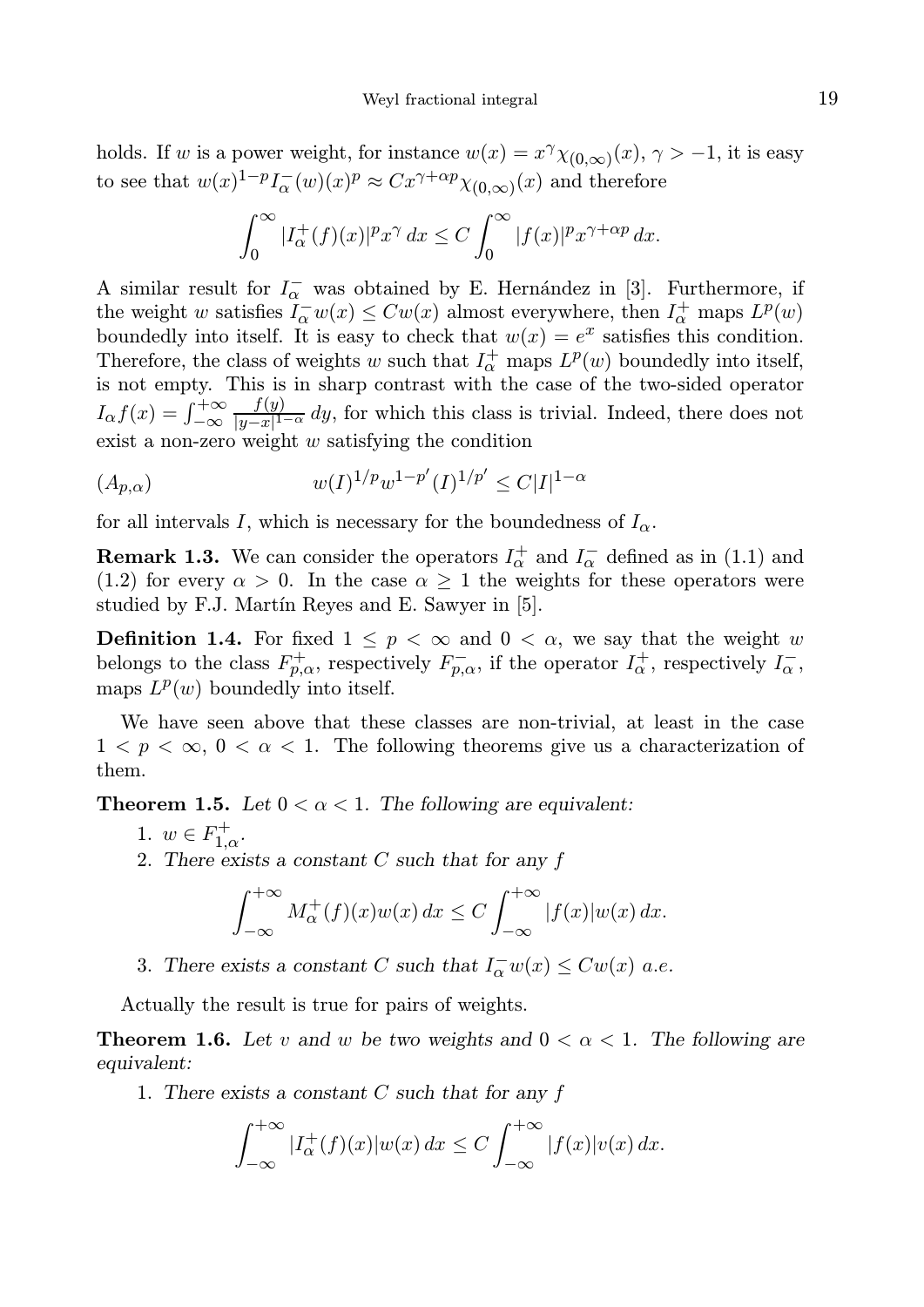2. There exists a constant C such that for any f

$$
\int_{-\infty}^{+\infty} M_{\alpha}^{+}(f)(x)w(x) dx \le C \int_{-\infty}^{+\infty} |f(x)|v(x) dx.
$$

3. There exists a constant C such that  $I_{\alpha}^{-}w(x) \leq Cv(x)$  a.e.

Remark 1.7. By a duality argument, parts (1) and (3) of the previous theorem are equivalent even in the case  $\alpha \geq 1$ .

**Theorem 1.8.** Let  $1 < p < \infty$  and  $\alpha > 0$ . The following are equivalent:

- 1.  $w \in F^+_{p,\alpha}$ .
- 2. There exist two weights  $w_0 \in F_{1,\alpha}^+$  and  $w_1 \in F_{1,\alpha}^-$  such that  $w = w_0 w_1^{1-p}$  $\frac{1-p}{1}$ .

Clearly we obtain similar theorems for  $I^-_\alpha$  reversing the orientation of the real line.

# 2. Proof of Theorems 1.1 and 1.2

Let w and  $\sigma$  be two weights on  $\mathbb{R}$ . If  $I_{\alpha}^-w$  belongs to  $L_{\text{loc}}^{p'}(\sigma)$ , we denote

(2.1) 
$$
\nu = (I_{\alpha}^{-}w)^{p'}\sigma.
$$

Then, we can write condition (1.6) in the form

(2.2) 
$$
I_{\alpha}^{-} \nu \leq C I_{\alpha}^{-} w \qquad \sigma \text{ -a.e.}
$$

The following three lemmas shall be needed in the proof of Theorem 1.1.

**Lemma 2.1.** Let  $1 < p < \infty$  and  $\nu$  be defined by (2.1).

(i) Suppose that

(2.3) 
$$
\left[\int_{-\infty}^{+\infty} |I_{\alpha}^{-}(g\nu)|^{p'}\sigma\right]^{1/p'} \leq C \left[\int_{-\infty}^{+\infty} |g|^{p'}\nu\right]^{1/p'},
$$

for all  $g \in L^{p'}(\nu)$ . Then, for any  $r: 1 < r \leq p'$  the inequality

(2.4) 
$$
\left[\int_{-\infty}^{+\infty} \left|\frac{I_{\alpha}^{-}(g\nu)}{I_{\alpha}^{-}w}\right|^{r} \nu\right]^{1/r} \leq C \left[\int_{-\infty}^{+\infty} |g|^{r} \nu\right]^{1/r},
$$

holds for all  $g \in L^r(\nu)$ .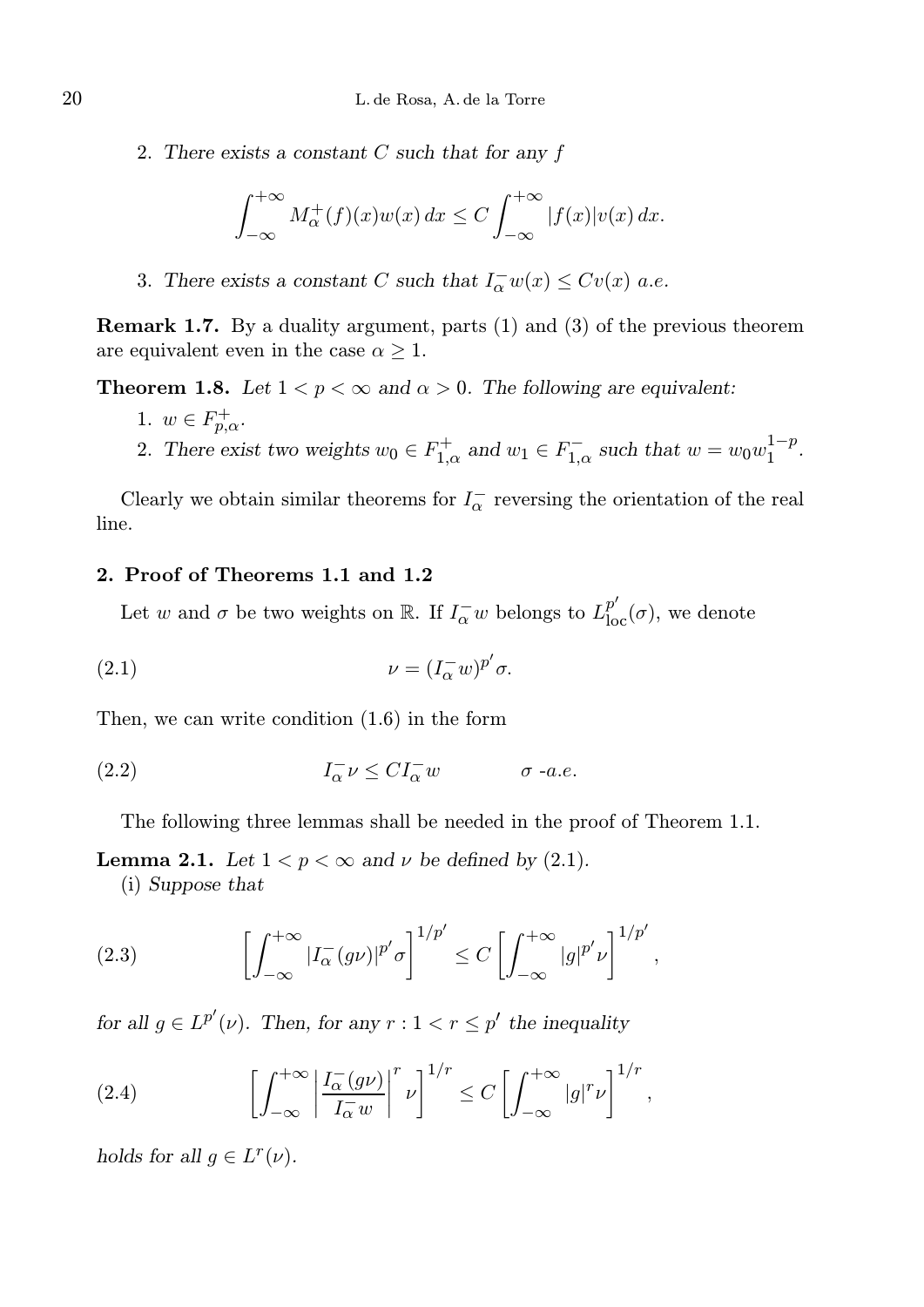(ii) If (2.2) holds, then (2.4) holds for all  $r : 1 < r \leq \infty$ . (In the case  $r = \infty$ , inequality (2.4) is to be interpreted in the  $L^{\infty}(d\nu)$  norm.)

Proof: In order to prove (i) we will make use of the theory of interpolation in the setting of Lorentz spaces. We recall that for  $0 < p < \infty$ ,  $0 < q \leq \infty$ , the space  $L^{p,q}(\nu)$  is defined as the set of all measurable functions f for which

$$
||f||_{p,q} = ||t^{\frac{1}{p}}f^*(t)||_{L^q(dt/t)} < \infty
$$

where  $f^*$  is the decreasing rearrangement of f with respect to the measure  $\nu$ . It is known that if  $1 < p < \infty$  then the associate space of  $L^{p,1}(\nu)$  is  $L^{p',\infty}(\nu)$  and that if a quasilinear operator T maps  $L^{p,1}(\nu)$  boundedly into  $L^p(\nu)$  and  $L^q(\nu)$ into  $L^q(\nu)$ , where  $1 < p < q \leq \infty$  then T is a bounded operator on  $L^s(\nu)$  for any  $p < s < q$  (see [1]).

We define the operator A by

(2.5) 
$$
Ag = \frac{I_{\alpha}^{-}(g\nu)}{I_{\alpha}^{-}w}.
$$

Taking into account (2.3) we have that

(2.6)  $\|Ag\|_{L^{p'}(\nu)} \leq C \|g\|_{L^{p'}(\nu)}.$ 

That is, the operator A is bounded from  $L^{p'}(\nu)$  to  $L^{p'}(\nu)$ . We shall show that for all  $1 < r < p'$ ,

(2.7) 
$$
||Ag||_{L^r(\nu)} \leq C||g||_{L^{r,1}(\nu)}.
$$

The adjoint operator of A is defined by

$$
A^* f = I_\alpha^+ [f(I_\alpha^- w)^{-1}] \nu,
$$

and (2.7) can be rewritten as

(2.8) 
$$
||I_{\alpha}^{+}[f(I_{\alpha}^{-}w)^{-r}\nu]||_{L^{r',\infty}(\nu)} \leq C||f||_{L^{r'}((I_{\alpha}^{-}w)^{-r}\nu)}.
$$

This inequality is equivalent to

$$
\begin{aligned} \|I_{\alpha}^+ g\|_{L^{r',\infty}(\nu)} &\leq C \|(I_{\alpha}^- w)^r \nu^{-1} g\|_{L^{r'}((I_{\alpha}^- w)^{-r} \nu)} \\ &= C \|g\|_{L^{r'}((I_{\alpha}^- w)^{r'} \nu^{1-r'})} .\end{aligned}
$$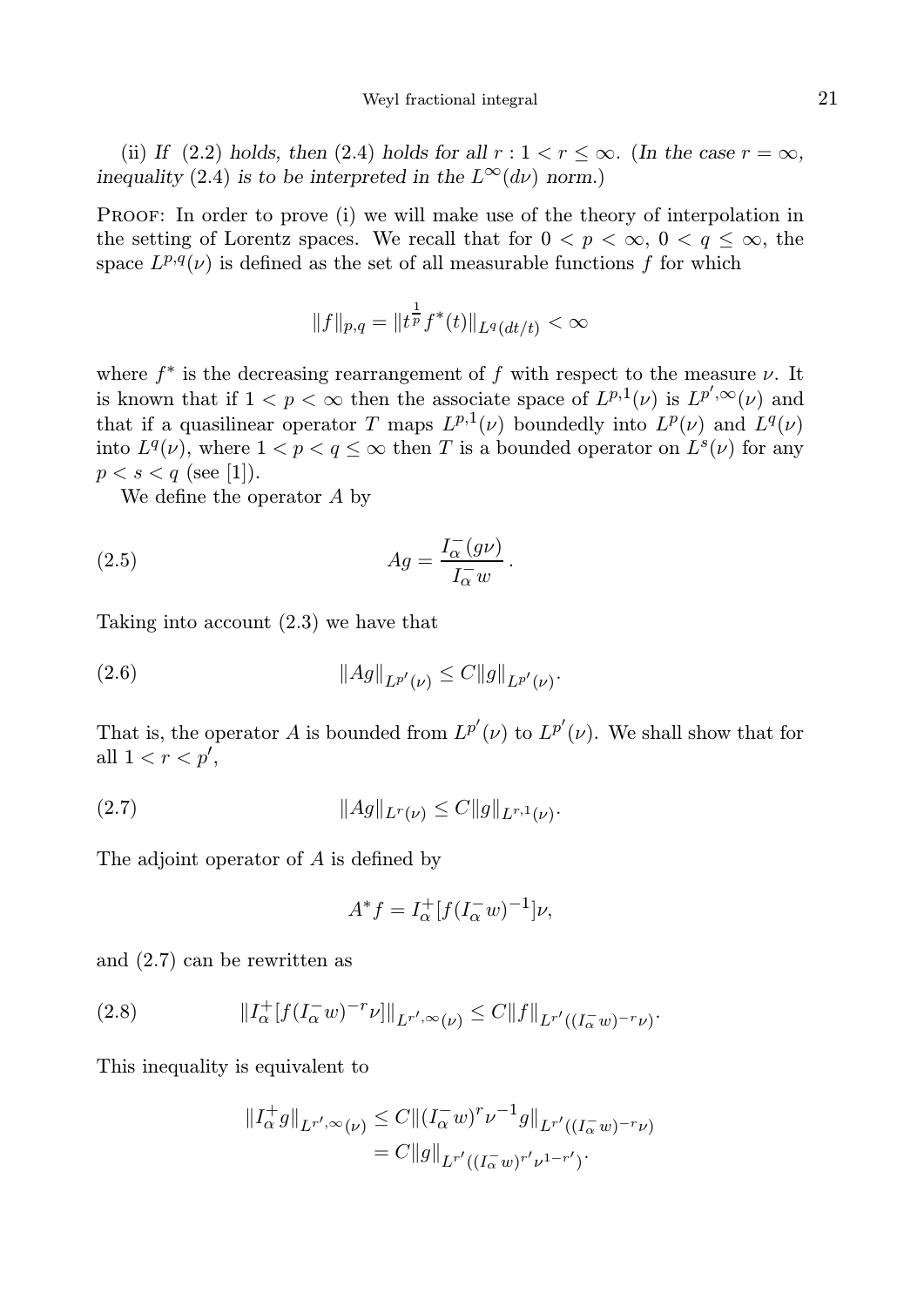This is the same as asserting that  $I_{\alpha}^{+}$  is bounded from  $L^{r'}((I_{\alpha}^{-}w)^{r'}\nu^{1-r'})$  to  $L^{r',\infty}(\nu)$ . By Theorem 2 in [4] this is equivalent to the existence of a constant  $C > 0$  such that for any interval I,

(2.9) 
$$
\int_{I} \left| \frac{I_{\alpha}^{-}(\chi_{I}\nu)}{I_{\alpha}^{-}w} \right|^{r} \nu \leq C \nu(I).
$$

Using (2.3) with  $g = \chi_I$ , we get

(2.10) 
$$
\int_I |I_\alpha(\chi_I \nu)|^{p'} \sigma \leq C \nu(I).
$$

Applying Hölder's inequality with exponents  $p'/r$  and its conjugate, by (2.10) we have that

 $\sqrt{ }$ 

$$
\int_{I} \left[ \frac{I_{\alpha}^{-}(\chi_{I}\nu)}{I_{\alpha}^{-}w} \right]^{r} \nu \leq \left[ \int_{I} \left[ \frac{I_{\alpha}^{-}(\chi_{I}\nu)}{I_{\alpha}^{-}w} \right]^{p'} \nu \right]^{r/p'} \nu(I)^{1-r/p'}
$$

$$
= \left[ \int_{I} \left[ I_{\alpha}^{-}(\chi_{I}\nu) \right]^{p'} \sigma \right]^{r/p'} \nu(I)^{1-r/p'}
$$

$$
\leq C\nu(I).
$$

Then (2.9) holds, and it implies (2.8). Therefore, by duality we have (2.7). Now, by (2.6) and an interpolation theorem for  $L^{r,1}(\nu)$ , we obtain (2.4) for all  $1 < r <$  $p^{\prime}.$ 

(ii) By inequality (2.2), the operator A defined in (2.5) is bounded on  $L^{\infty}(\nu)$ that is,

(2.11) 
$$
||Ag||_{L^{\infty}(\nu)} \leq C ||g||_{L^{\infty}(\nu)}.
$$

On the other hand, (2.2) implies that

$$
\int_I \left[I^-_{\alpha}(\chi_I \nu)\right]^{p'} \sigma \le C \int_I (I^-_{\alpha} w)^{p'} \sigma = C \nu(I),
$$

for any interval I. Then (2.10) holds and, as in part (i), (2.7) holds for all  $r \leq p'$ . Now, interpolating (2.11) and (2.7) we have that (2.4) holds for all  $1 < r < \infty$ . The case  $r = \infty$  is straightforward and left to the reader.

**Lemma 2.2.** Let w and  $\sigma$  be two weights defined on R. Let  $0 < \alpha < 1$ . Then, for every positive integer  $m$ , the inequality

$$
(2.12) \tI_{\alpha}^{-}[(I_{\alpha}^{+}\sigma)^{m}w] \leq C\left\{ (I_{\alpha}^{-}w)(I_{\alpha}^{+}\sigma)^{m} + I_{\alpha}^{-}[(I_{\alpha}^{-}w)(I_{\alpha}^{+}\sigma)^{m-1}\sigma] \right\}
$$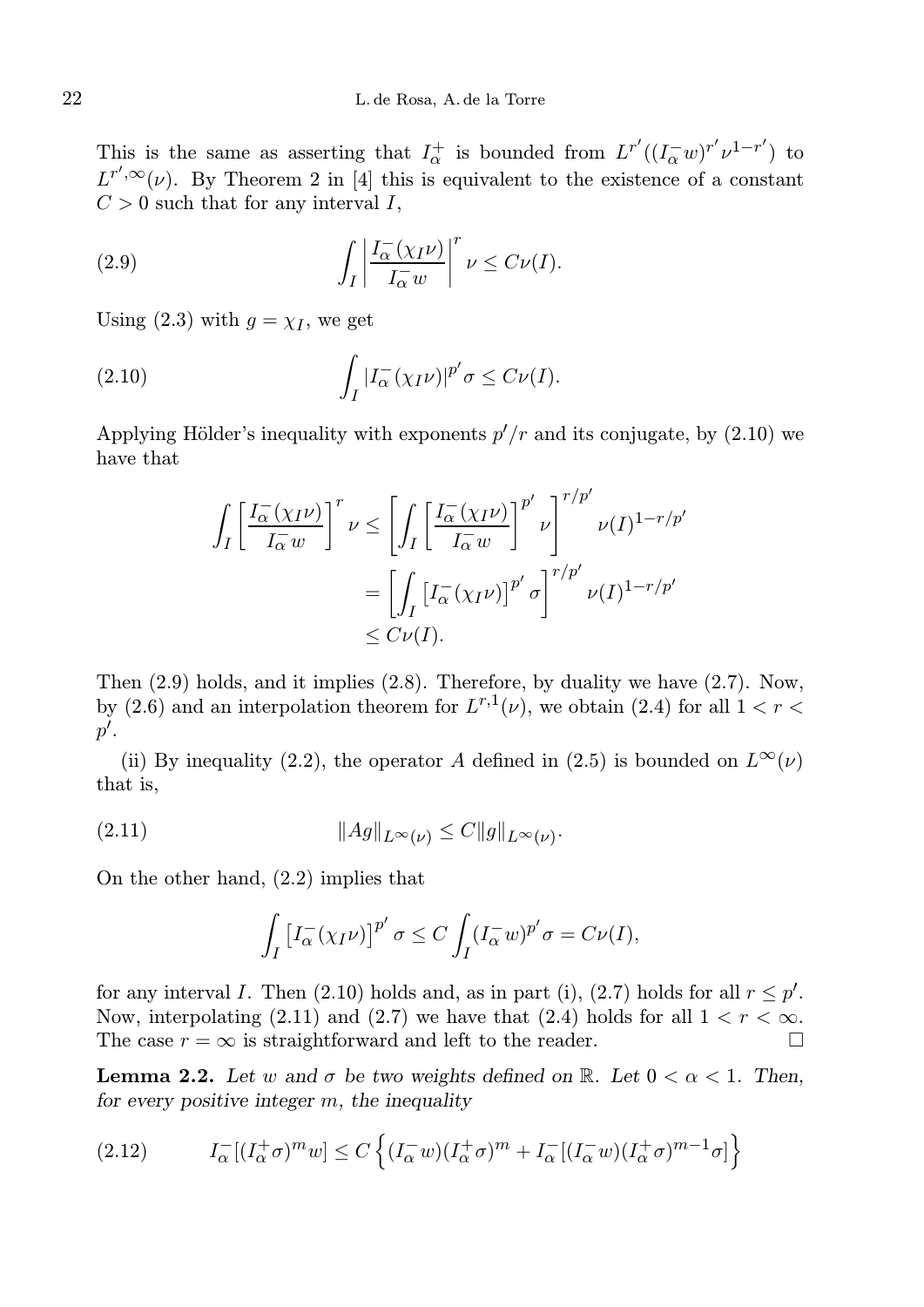# holds with a constant C depending on  $\alpha$  and m.

PROOF: Taking into account that  $m > 0$  we get,

$$
I_{\alpha}^{-}[(I_{\alpha}^{+}\sigma)^{m}w](x) = \int_{-\infty}^{x} \frac{I_{\alpha}^{+}\sigma(y)^{m}}{(x-y)^{1-\alpha}}w(y) dy
$$
  
\n
$$
= \int_{-\infty}^{x} \frac{1}{(x-y)^{1-\alpha}} \left(\int_{y}^{\infty} \frac{\sigma(z) dz}{(z-y)^{1-\alpha}}\right)^{m} w(y) dy
$$
  
\n(2.13)  
\n
$$
\leq 2^{m} \left[\int_{-\infty}^{x} \frac{1}{(x-y)^{1-\alpha}} \left(\int_{x}^{\infty} \frac{\sigma(z) dz}{(z-y)^{1-\alpha}}\right)^{m} w(y) dy\right]
$$
  
\n
$$
+ 2^{m} \left[\int_{-\infty}^{x} \frac{1}{(x-y)^{1-\alpha}} \left(\int_{y}^{x} \frac{\sigma(z) dz}{(z-y)^{1-\alpha}}\right)^{m} w(y) dy\right]
$$
  
\n
$$
= A_{m} + B_{m}.
$$

We have the estimate

$$
A_m \le C \int_{-\infty}^x \frac{1}{(x-y)^{1-\alpha}} \left( \int_x^\infty \frac{\sigma(z)dz}{(z-x)^{1-\alpha}} \right)^m w(y) dy
$$
  
=  $CI_\alpha^+ \sigma(x)^m I_\alpha^- w(x).$ 

Then, in order to prove  $(2.12)$ , by  $(2.13)$ , it will be enough to show that

(2.14) 
$$
B_m \leq CI_{\alpha}^{-} \left[ (I_{\alpha}^{-} w)(I_{\alpha}^{+} \sigma)^{m-1} \sigma \right](x).
$$

We can write  $B_m$  in the form

$$
B_m = C \int_{-\infty}^x \left( \int_y^x \frac{\sigma(z)dz}{(z-y)^{1-\alpha}} \right)^m \int_{x-y}^\infty \frac{dt}{t^{2-\alpha}} w(y) dy.
$$

Applying Fubini's Theorem we have that

(2.15) 
$$
B_m = C \int_0^\infty \frac{1}{t^{2-\alpha}} \int_{x-t}^x \left( \int_y^x \frac{\sigma(z)dz}{(z-y)^{1-\alpha}} \right)^m w(y) dy dt.
$$

If we prove that for every positive integer  $m$ , the inequality

$$
(2.16)\quad \int_{x-t}^{x} \left(\int_{y}^{x} \frac{\sigma(z)dz}{(z-y)^{1-\alpha}}\right)^{m} w(y) \, dy \le C \int_{x-2^m t}^{x} I_{\alpha}^{-} w(y) I_{\alpha}^{+} \sigma(y)^{m-1} \sigma(y) \, dy,
$$

holds with a constant C depending on m and  $\alpha$  only, then by (2.15) and Fubini's Theorem, we obtain (2.14). We shall show (2.16) by induction. If  $m = 1$ , changing the order of integration,

$$
\int_{x-t}^{x} \left( \int_{y}^{x} \frac{\sigma(z)dz}{(z-y)^{1-\alpha}} \right) w(y) dy dt = \int_{x-t}^{x} \int_{x-t}^{z} \frac{w(y)dy}{(z-y)^{1-\alpha}} \sigma(z) dz
$$
  

$$
\leq \int_{x-2t}^{x} I_{\alpha}^{-} w(z) \sigma(z) dz.
$$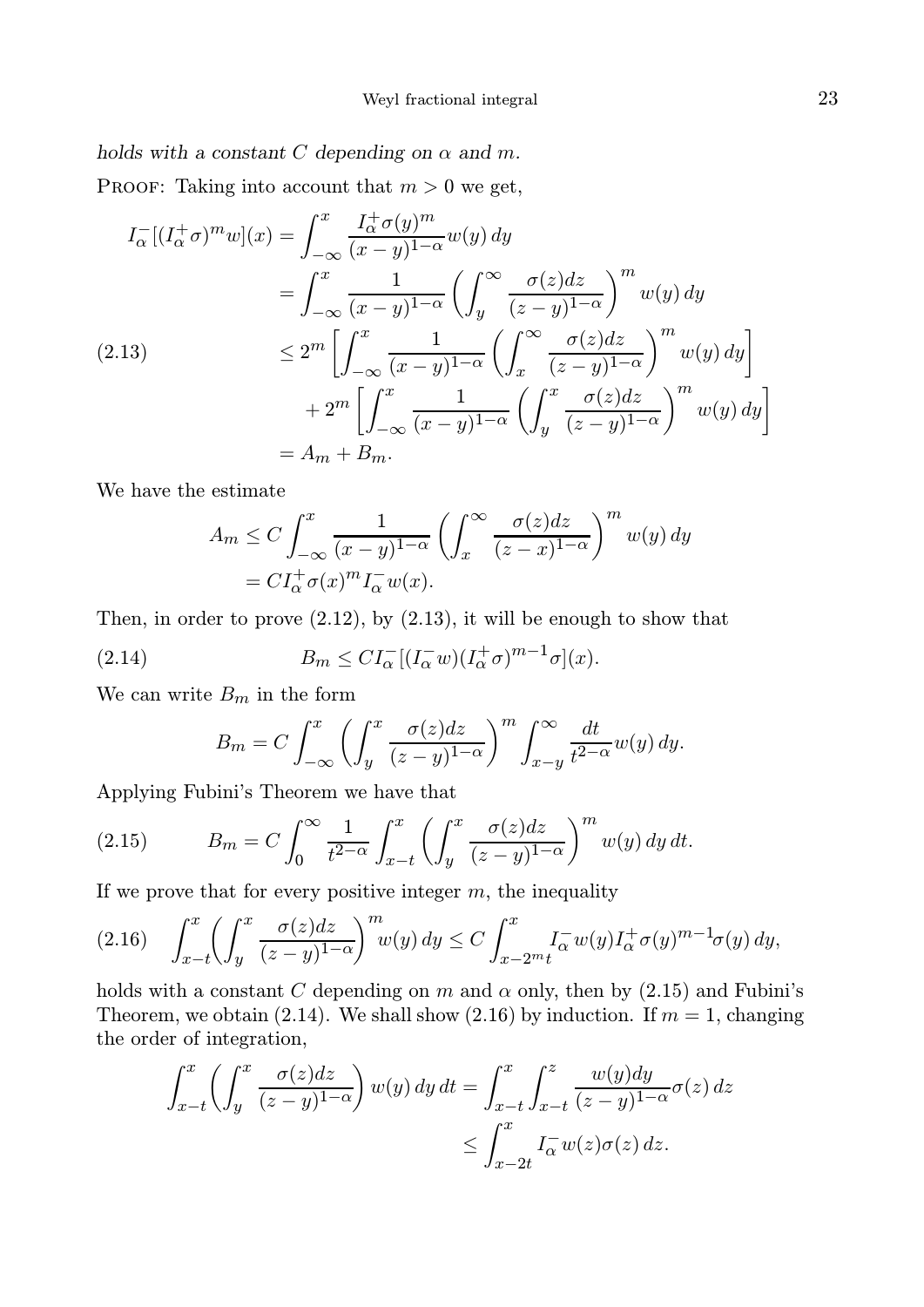That is,  $(2.16)$  holds in the case  $m = 1$ .

Let  $m > 1$  and assume that (2.16) holds for  $m - 1$ . Integrating by parts, we observe that

$$
\left(\int_y^x \frac{\sigma(z)dz}{(z-y)^{1-\alpha}}\right)^m = m \int_y^x \frac{1}{(u-y)^{1-\alpha}} \left(\int_y^u \frac{\sigma(z)dz}{(z-y)^{1-\alpha}}\right)^{m-1} \sigma(u) du.
$$

Then applying Fubini's Theorem,

$$
I_m = \int_{x-t}^x \left( \int_y^x \frac{\sigma(z)dz}{(z-y)^{1-\alpha}} \right)^m w(y) dy
$$
  
(2.17) 
$$
= m \int_{x-t}^x \int_y^x \frac{1}{(u-y)^{1-\alpha}} \left( \int_y^u \frac{\sigma(z)dz}{(z-y)^{1-\alpha}} \right)^{m-1} \sigma(u) du w(y) dy
$$

$$
= m \int_{x-t}^x \int_{x-t}^u \frac{1}{(u-y)^{1-\alpha}} \left( \int_y^u \frac{\sigma(z)dz}{(z-y)^{1-\alpha}} \right)^{m-1} w(y) dy \sigma(u) du.
$$

By  $(2.17)$ , we can write  $I_m$  in the form

$$
I_m = C \int_{x-t}^x \int_{x-t}^u \int_{u-y}^{2(u-y)} \frac{ds}{s^{2-\alpha}} \left( \int_y^u \frac{\sigma(z)dz}{(z-y)^{1-\alpha}} \right)^{m-1} w(y) dy \,\sigma(u) du.
$$

Changing the order of integration and enlarging the domain we have that

$$
I_m = C \int_{x-t}^x \int_0^{u-x+t} \frac{1}{s^{2-\alpha}} \int_{u-s}^{u-s/2} \left( \int_y^u \frac{\sigma(z)dz}{(z-y)^{1-\alpha}} \right)^{m-1} w(y) dy ds \sigma(u) du
$$
  
+  $C \int_{x-t}^x \int_{u-x+t}^{2(u-x+t)} \frac{1}{s^{2-\alpha}} \int_{x-t}^{u-s/2} \left( \int_y^u \frac{\sigma(z)dz}{(z-y)^{1-\alpha}} \right)^{m-1} w(y) dy ds \sigma(u) du$   
 $\leq C \int_{x-t}^x \int_0^{u-x+t} \frac{1}{s^{2-\alpha}} \int_{u-s}^u \left( \int_y^u \frac{\sigma(z)dz}{(z-y)^{1-\alpha}} \right)^{m-1} w(y) dy ds \sigma(u) du$   
+  $C \int_{x-t}^x \int_{u-x+t}^{2(u-x+t)} \frac{1}{s^{2-\alpha}} \int_{u-s}^u \left( \int_y^u \frac{\sigma(z)dz}{(z-y)^{1-\alpha}} \right)^{m-1} w(y) dy ds \sigma(u) du$   
=  $C \int_{x-t}^x \int_0^{2(u-x+t)} \frac{1}{s^{2-\alpha}} \int_{u-s}^u \left( \int_y^u \frac{\sigma(z)dz}{(z-y)^{1-\alpha}} \right)^{m-1} w(y) dy ds \sigma(u) du$ .

Using  $(2.16)$  in the case  $m-1$ , we get

$$
I_m \leq C \int_{x-t}^x \int_0^{2(u-x+t)} \frac{1}{s^{2-\alpha}} \int_{u-2^{m-1}s}^u I_\alpha^{-} w(y) I_\alpha^{+} \sigma(y)^{m-2} \sigma(y) \, dy \, ds \, \sigma(u) \, du.
$$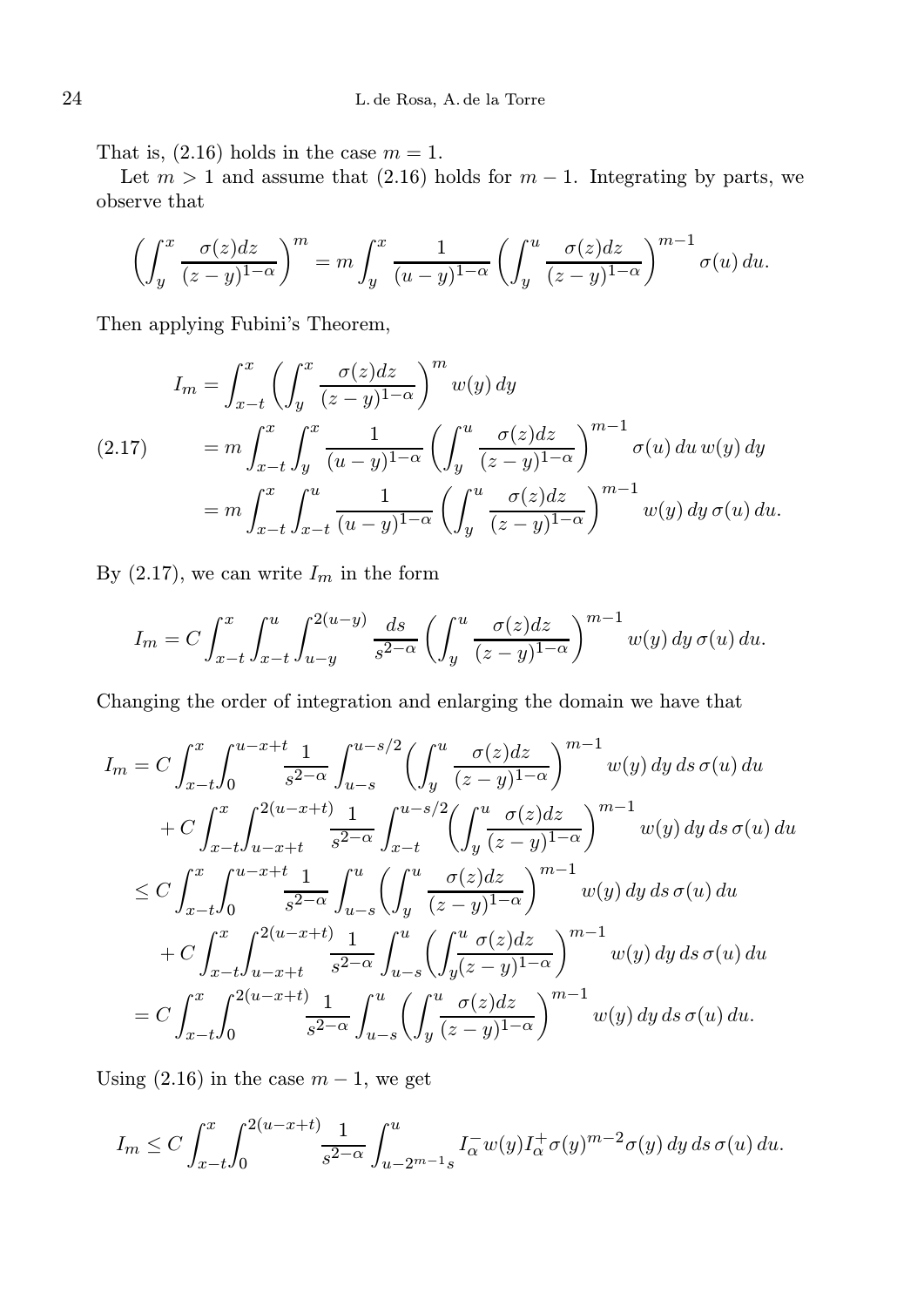Applying Fubini's Theorem, we obtain the estimate

$$
I_m \leq C \int_{x-t}^x \int_{u-2^m(u-x+t)}^u I_\alpha^- w(y) I_\alpha^+ \sigma(y)^{m-2} \sigma(y) \int_{\frac{u-y}{2^{m-1}}}^{\frac{2(u-x+t)}{u-y}} \frac{ds}{s^{2-\alpha}} \sigma(u) du dy
$$
  

$$
\leq C \int_{x-t}^x \int_{u-2^m(u-x+t)}^u \frac{I_\alpha^- w(y) I_\alpha^+ \sigma(y)^{m-2}}{(u-y)^{1-\alpha}} \sigma(y) dy \sigma(u) du.
$$

Changing the order of integration again, we have that

$$
I_m \leq C \int_{x-2^{m}t}^{x-t} I_{\alpha}^{-}w(y)I_{\alpha}^{+}\sigma(y)^{m-2} \int_{\frac{y-2^{m}(x-t)}{1-2^{m}}}^x \frac{\sigma(u)}{(u-y)^{1-\alpha}}\sigma(y) dy du
$$
  
+ 
$$
C \int_{x-t}^{x} I_{\alpha}^{-}w(y)I_{\alpha}^{+}\sigma(y)^{m-2} \int_{y}^{x} \frac{\sigma(u)}{(u-y)^{1-\alpha}}\sigma(y) dy du.
$$

Enlarging the domain of integration in the first term on the right hand,

$$
I_m \leq C \int_{x-2^m t}^x I_\alpha^- w(y) I_\alpha^+ \sigma(y)^{m-2} I_\alpha^+ \sigma(y) \sigma(y) dy
$$
  
= 
$$
C \int_{x-2^m t}^x I_\alpha^- w(y) I_\alpha^+ \sigma(y)^{m-1} \sigma(y) dy.
$$

This shows that  $(2.16)$  holds for every positive integer m, and finishes the proof of this lemma.  $\Box$ 

The following two lemmas are simple variants of Lemma 4 and Lemma 5 in [6], therefore we omit their proofs.

**Lemma 2.3.** Let w and  $\sigma$  be two weights,  $0 < \alpha < 1$  and  $1 < p < \infty$ . We assume that  $m < p \leq m+1$ , where m is a positive integer. Let  $\delta = (p-1)/m$ . Then, the inequality

$$
(2.18) \quad I_{\alpha}^{-}[(I_{\alpha}^{+}\sigma)^{p-1}w] \leq C \left\{ (I_{\alpha}^{-}w)(I_{\alpha}^{+}\sigma)^{p-1} + (I_{\alpha}^{-}w)^{1-\delta}[I_{\alpha}^{-}[(I_{\alpha}^{-}w)(I_{\alpha}^{+}\sigma)^{m-1}\sigma]]^{\delta} \right\}
$$

holds, with a constant C depending on  $\alpha$ , p and m.

Let w and  $\sigma$  be two weights on R and  $1 < p < \infty$ . We define the operator  $B_p$ in the form

(2.19) 
$$
B_p(f) = I_{\alpha}^{-} [|I_{\alpha}^{+}(f\sigma)|^{p-1}w],
$$

for each  $f \in L^p(\sigma)$ .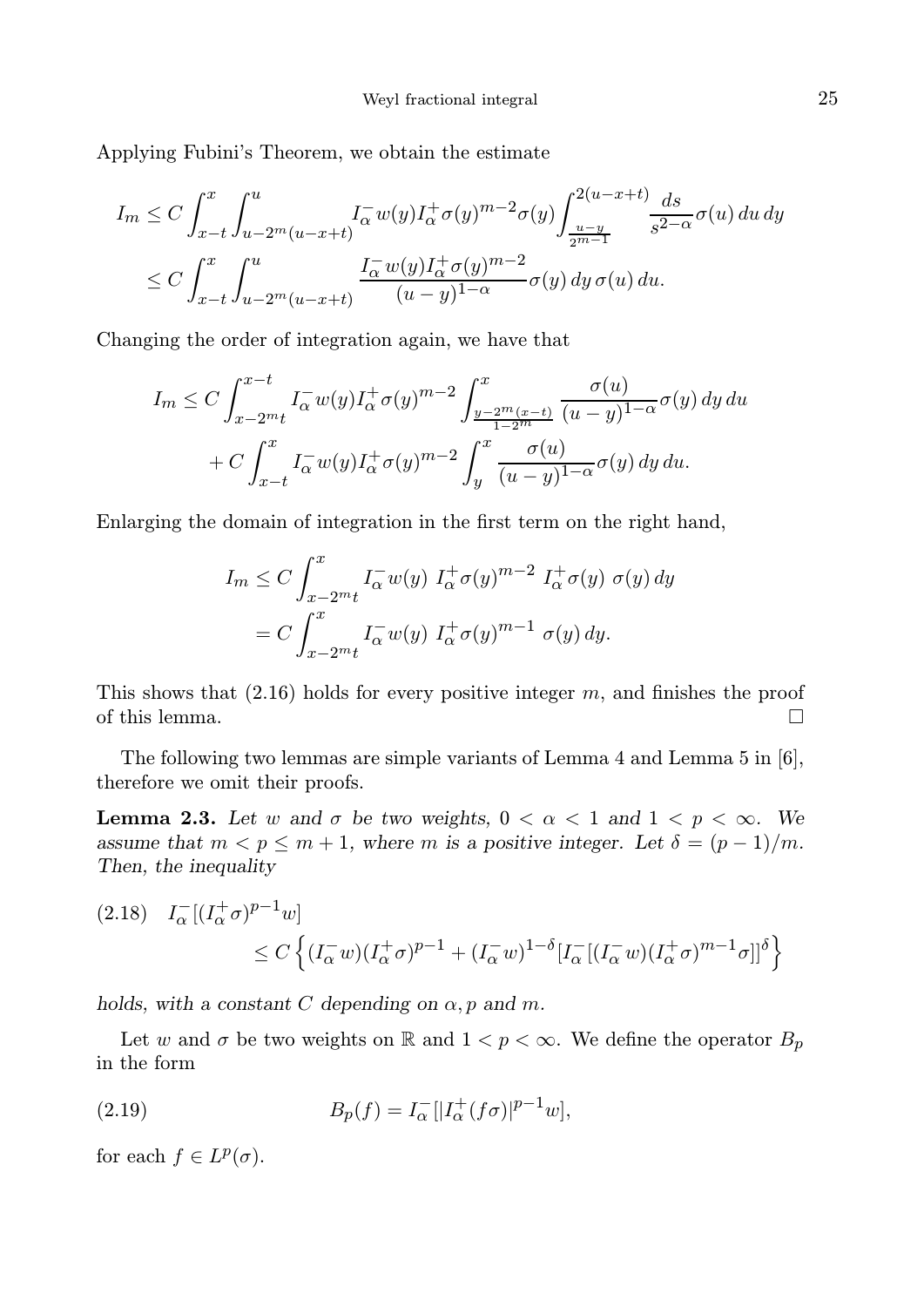**Lemma 2.4.** Let  $1 < p < \infty$  and  $1/p + 1/p' = 1$ . Suppose that for every  $f \in L^p(\sigma)$ , we have the inequality

(2.20) 
$$
\int_{-\infty}^{+\infty} [B_p(f)]^{p'} \sigma \leq C \|f\|_{L^p(\sigma)}^p.
$$

Then,  $(1.4)$  holds.

PROOF OF THEOREM 1.1: Let  $\nu$  be defined as in (2.1), that is  $\nu = (I_{\alpha}^{\dagger}w)^{p'}\sigma$ . Condition (1.5) is  $I_{\alpha}^- \nu \leq C I_{\alpha}^- w$ ,  $\sigma - a.e$ . Then, by Lemma 2.1(ii), we get (2.4) for every  $r: 1 < r \leq \infty$ . In the case  $r = p'$  we have that the inequality

(2.21) 
$$
||I_{\alpha}^-(g\nu)||_{L^{p'}(\sigma)} \leq C||g||_{L^{p'}(\nu)}
$$

holds for every  $g \in L^{p'}(\nu)$ . By duality (2.21) is equivalent to

(2.22) 
$$
||I_{\alpha}^{+}(f\sigma)||_{L^{p}(\nu)} \leq C||f||_{L^{p}(\sigma)},
$$

for every  $f \in L^p(\sigma)$ . We shall show that  $(2.22)$  implies  $(2.21)$ . Thus, applying Lemma 2.4 we obtain  $(1.4)$ .

Let  $f \in L^p(\sigma)$ ,  $f \geq 0$ . We consider the operator  $B_p$  defined in (2.19). First of all, we prove that (2.20) holds for all positive integers  $p \geq 2$ . By Lemma 2.2 with  $m = p - 1,$ 

$$
B_p(f) \leq C \left\{ (I_\alpha^- w)(I_\alpha^+(f\sigma))^{p-1} + I_\alpha^- [(I_\alpha^- w)(I_\alpha^+(f\sigma))^{p-2} f\sigma] \right\}.
$$

Raising both sides of this inequality to the power  $p'$  and integrating with respect to the weight  $\sigma$ ,

$$
\int_{-\infty}^{+\infty} B_p(f)^{p'} \sigma \le C \int_{-\infty}^{+\infty} I_{\alpha}^-(w)^{p'} (I_{\alpha}^+(f\sigma))^p \sigma
$$
  
+
$$
+C \int_{-\infty}^{+\infty} I_{\alpha}^-[ (I_{\alpha}^- w) (I_{\alpha}^+(f\sigma))^{p-2} f\sigma]^{p'} \sigma.
$$

By (2.22), the first term on the right hand is bounded by  $C||f||_I^p$  $L^p(\sigma)$ . To estimate the second term we consider the function

$$
g = (I_{\alpha}^{-} w)^{1-p'} [I_{\alpha}^{+}(f\sigma)]^{p-2} f.
$$

Using (2.21), we have that

$$
\int_{-\infty}^{+\infty} I_{\alpha}^{-}[(I_{\alpha}^{-}w)(I_{\alpha}^{+}(f\sigma))^{p-2}f\sigma]^{p'}\sigma = \|I_{\alpha}^{-}(g\nu)\|_{L^{p'}(\sigma)}^{p'}
$$
  

$$
\leq C\|g\|_{L^{p'}(\nu)}^{p'} = C\int_{-\infty}^{+\infty} (I_{\alpha}^{-}w)^{(2-p')p'}(I_{\alpha}^{+}(f\sigma))^{(p-2)p'}f^{p'}\sigma.
$$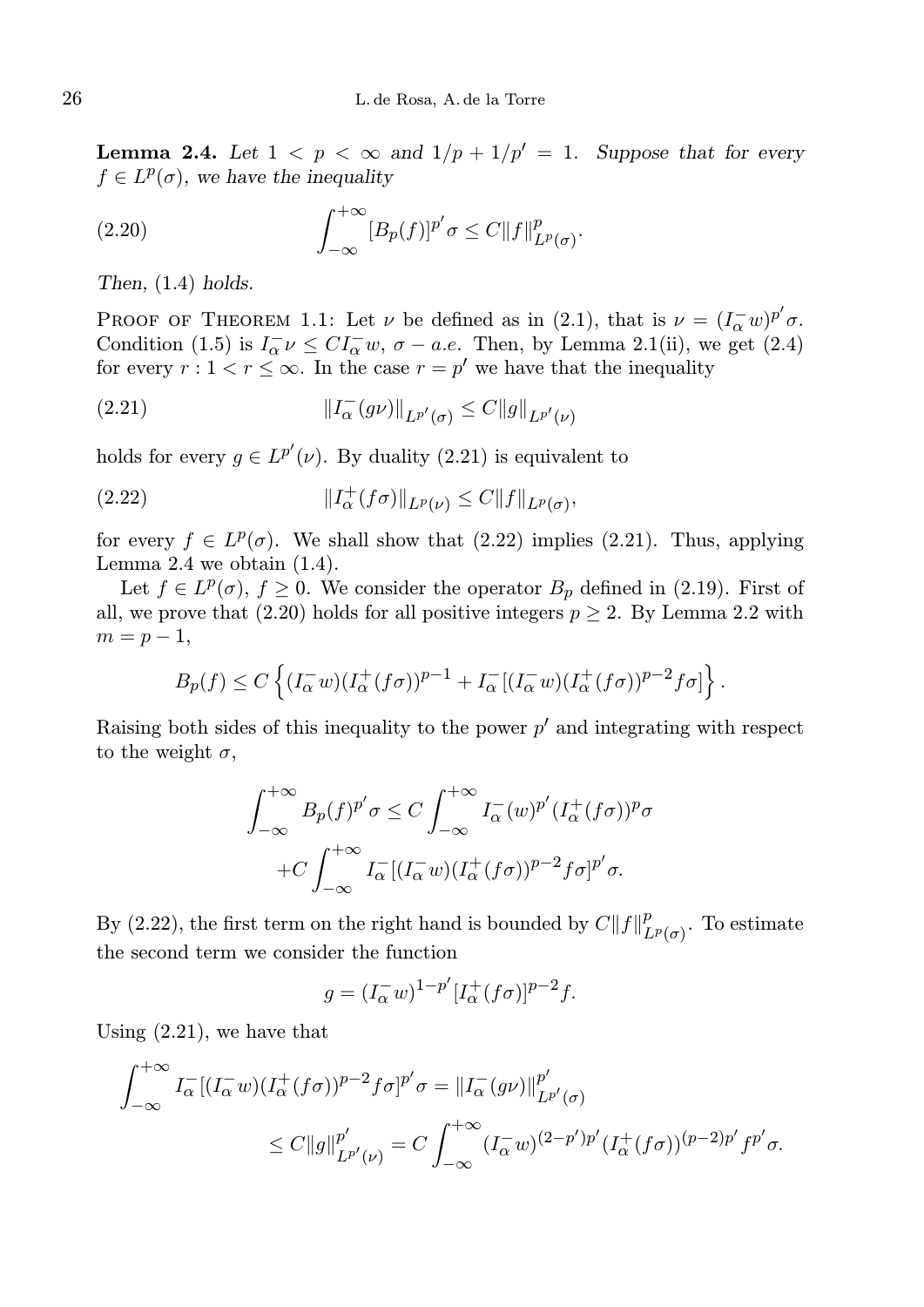This inequality gives (2.20) for  $p = 2$ . From now on, assume that  $p > 2$ . By Hölder's inequality with exponents  $\frac{p-1}{p-2}$  and  $\frac{p}{p'}$  and using the identity  $(2-p')p'\frac{p-1}{p-2}$  $=p'$ , we obtain that the last expression is bounded by

$$
C\left[\int_{-\infty}^{+\infty} I_{\alpha}^{+}(f\sigma)^{p}(I_{\alpha}^{-}w)^{p'}\sigma\right]^{\frac{p-2}{p-1}}\|f\|_{L^{p}(\sigma)}^{p'}\leq C\|f\|_{L^{p}(\sigma)}^{p}.
$$

In consequence,  $(2.20)$  holds for every positive integer  $p$ .

Now, we suppose that p is not an integer and  $m < p < m+1$  with m a positive integer. By Lemma 2.3 we get

$$
B_p(f) \le C \left\{ (I_\alpha^- w)(I_\alpha^+ f \sigma)^{p-1} + (I_\alpha^- w)^{1-\delta} [I_\alpha^- [(I_\alpha^- w)(I_\alpha^+ f \sigma)^{m-1} f \sigma]]^\delta \right\},
$$

where  $\delta = \frac{p-1}{m}$ . Raising both sides of this inequality to the power p' and integrating against  $\sigma(x)dx$ , we have

$$
\int_{-\infty}^{+\infty} B_p(f)^{p'} \sigma \le C \int_{-\infty}^{+\infty} (I_\alpha^+(f\sigma))^{p} \nu + C \int_{-\infty}^{+\infty} (I_\alpha^- w)^{p'} (1-\delta) \left\{ I_\alpha^- [(I_\alpha^- w)(I_\alpha^+ f\sigma)^{m-1} f\sigma] \right\}^{p'\delta} \sigma.
$$

Using (2.22), the first term on the right hand is bounded by  $C||f||_I^p$  $_{L^p(\sigma)}^p$ . Now, let  $r = p'\delta < p'$  and

$$
g = (I_{\alpha}^{-} w)^{1-p'} [I_{\alpha}^{+}(f\sigma)]^{m-1} f.
$$

Applying Lemma 2.1(i), more precisely using (2.4) we have that

$$
\int_{-\infty}^{+\infty} (I_{\alpha}^- w)^{p'(1-\delta)} \left\{ I_{\alpha}^- [(I_{\alpha}^- w)(I_{\alpha}^+ f \sigma)^{m-1} f \sigma] \right\}^{p'\delta} \sigma
$$
  
= 
$$
\int_{-\infty}^{+\infty} \left| \frac{I_{\alpha}^- (g\nu)}{I_{\alpha}^- w} \right|^r \nu \leq C \int_{-\infty}^{+\infty} g^r \nu
$$
  
= 
$$
C \int_{-\infty}^{+\infty} (I_{\alpha}^- w)^{p'(1-\frac{1}{m})} (I_{\alpha}^+ f \sigma)^{(1-\frac{1}{m})p} f^{\frac{p}{m}} \sigma.
$$

If  $1 < p < 2$  then  $m = 1$  and the proof is complete in this case. Suppose  $p > 2$ . Applying Hölder's inequality with exponent  $m$  and its conjugate, and taking into account (2.22) we obtain that

$$
\int_{-\infty}^{+\infty} (I_{\alpha}^- w)^{p'(1-\frac{1}{m})} (I_{\alpha}^+ f \sigma)^{(1-\frac{1}{m})p} f^{\frac{p}{m}} \sigma
$$
  

$$
\leq \left[ \int_{-\infty}^{+\infty} (I_{\alpha}^- w)^{p'} I_{\alpha}^+ (f \sigma)^p \sigma \right]^{1-\frac{1}{m}} \|f\|_{L^p(\sigma)}^{\frac{p}{m}} \leq C \|f\|_{L^p(\sigma)}^p.
$$

Thus, (2.20) is proved for every  $1 < p < \infty$ . This completes the proof of Theorem 1.1.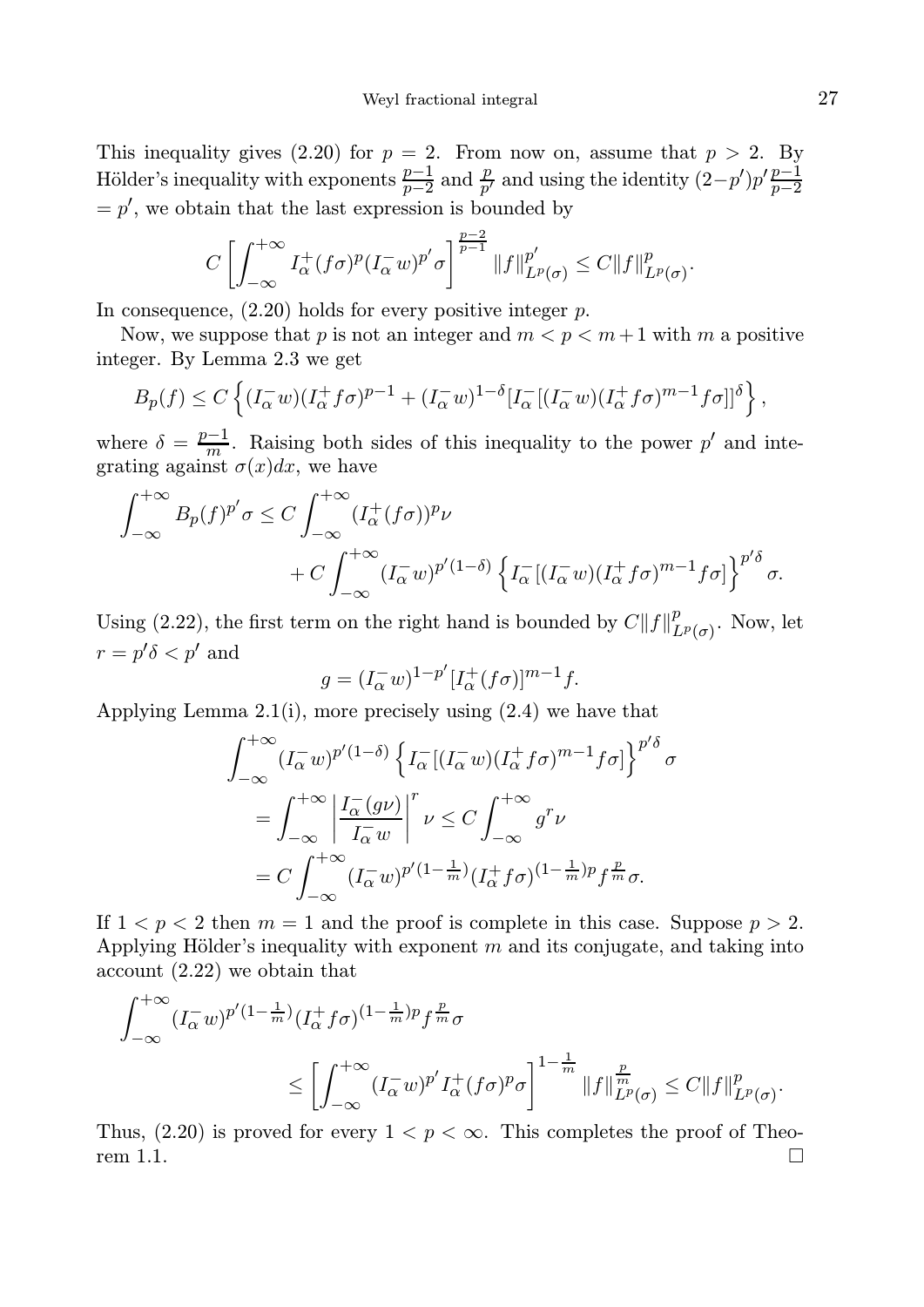Remark 2.5. We observe that applying Lemma 2.4 we have proved that (2.22) implies (1.4).

We observe that by duality (1.4) is equivalent to

(2.23) 
$$
||I_{\alpha}^{-}(fw)||_{L^{p'}(\sigma)} \leq C||f||_{L^{p'}(w)}.
$$

PROOF OF THEOREM 1.2: Let us assume that  $(1.4)$  and  $(1.7)$  hold. We can write

$$
I_{\alpha}^{-}[(I_{\alpha}^{-}w)^{p'}\sigma](x) = C \int_{0}^{\infty} \frac{[(I_{\alpha}^{-}w)^{p'}\sigma]([x-r,x])}{r^{1-\alpha}} \frac{dr}{r}.
$$

For each  $r > 0$ , let  $w = w_{1,r} + w_{2,r}$  where,

$$
w_{1,r} = w \chi_{[x-2r,x]}
$$
 and  $w_{2,r} = w - w_{1,r}$ .

Then,

$$
I_{\alpha}^- w = I_{\alpha}^-(w_{1,r}) + I_{\alpha}^-(w_{2,r}),
$$

and it follows that

$$
I_{\alpha}^{-}[(I_{\alpha}^{-}w)^{p'}\sigma](x)
$$
  
\n
$$
\leq C \int_{0}^{\infty} \frac{[(I_{\alpha}^{-}w_{1,r})^{p'}\sigma][(x-r,x])}{r^{1-\alpha}} \frac{dr}{r} + C \int_{0}^{\infty} \frac{[(I_{\alpha}^{-}w_{2,r})^{p'}\sigma][(x-r,x])}{r^{1-\alpha}} \frac{dr}{r}
$$
  
\n
$$
= A + B.
$$

By (2.23), we have the estimate

$$
[(I_{\alpha}^{-}w_{1,r})^{p'}\sigma]([x-r,x]) = \int_{x-r}^{x} I_{\alpha}^{-}(\chi_{[x-2r,x]}w)(y)^{p'}\sigma(y) dy
$$
  

$$
\leq C \int_{-\infty}^{+\infty} |\chi_{[x-2r,x]}(y)|^{p'}w(y) dy = Cw([x-2r,x]).
$$

Therefore,

$$
A \le C \int_0^\infty \frac{w([x - 2r, x])}{r^{1 - \alpha}} \frac{dr}{r} = C I_\alpha^- w(x).
$$

On the other hand, taking into account the definition of  $w_{2,r}$ , for each  $z \in [x-r, x]$ we have that

$$
I_{\alpha}^{-}(w_{2,r})(z) = C \int_{r}^{\infty} \frac{w_{2,r}([z-\rho,z])}{\rho^{1-\alpha}} \frac{d\rho}{\rho}
$$
  
 
$$
\leq C \int_{r}^{\infty} \frac{w([x-2\rho,x-2r])}{\rho^{1-\alpha}} \frac{d\rho}{\rho}
$$
  
 
$$
= C \int_{2r}^{\infty} \frac{w([x-\rho,x-2r])}{\rho^{1-\alpha}} \frac{d\rho}{\rho}.
$$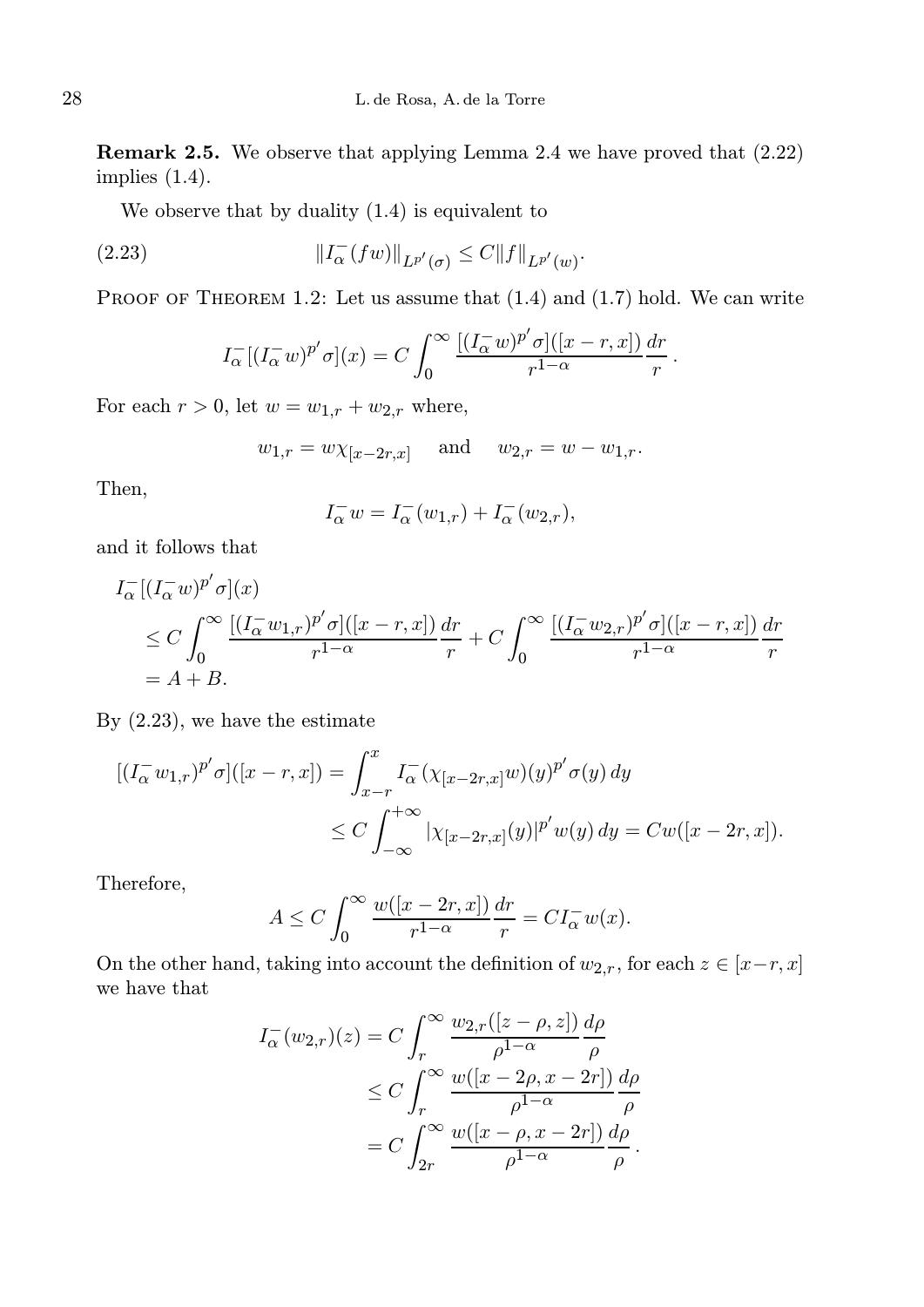Then,

$$
\int_{x-r}^{x} I_{\alpha}^{-}(w_{2,r})(z)^{p'} \sigma(z) dz \le C \left( \int_{2r}^{\infty} \frac{w([x-\rho, x-2r])}{\rho^{1-\alpha}} \frac{d\rho}{\rho} \right)^{p'} \int_{x-r}^{x} \sigma(z) dz.
$$

In consequence,

(2.24) 
$$
B \leq C \int_0^\infty \frac{\sigma([x-r,x])}{r^{1-\alpha}} \left( \int_{2r}^\infty \frac{w([x-\rho,x-2r])}{\rho^{1-\alpha}} \frac{d\rho}{\rho} \right)^{p'} \frac{dr}{r}.
$$

Applying Fubini's Theorem, we observe that

$$
g(r) = \int_{2r}^{\infty} \frac{w([x-\rho, x-2r])}{\rho^{1-\alpha}} \frac{d\rho}{\rho} = \int_{2r}^{\infty} \frac{1}{\rho^{2-\alpha}} \int_{x-\rho}^{x-2r} w(z) dz d\rho
$$

$$
= \int_{-\infty}^{x-2r} w(z) \int_{x-z}^{\infty} \frac{d\rho}{\rho^{2-\alpha}} dz = C \int_{-\infty}^{x-2r} \frac{w(z)}{(x-z)^{1-\alpha}} dz.
$$

Thus, the derivative  $g'(r)$  is equal to  $-C\frac{w(x-2r)}{r^{1-\alpha}}$  $\frac{(x-2r)}{r^{1-\alpha}}$ . Integrating by parts from  $(2.24)$ it follows that we can dominate  $B$  by

$$
C \int_0^\infty \int_0^r \frac{\sigma([x-\rho,x])}{\rho^{1-\alpha}} \frac{d\rho}{\rho} \left( \int_{2r}^\infty \frac{w([x-\rho,x-2r])}{\rho^{1-\alpha}} \frac{d\rho}{\rho} \right)^{p'/p} \frac{w(x-2r)}{r^{1-\alpha}} dr
$$
  

$$
\leq C \int_0^\infty \frac{w(x-2r)}{r^{1-\alpha}} dr
$$

since (1.7) implies that

$$
\sup_{r>0} \int_0^r \frac{\sigma([x-\rho,x])}{\rho^{1-\alpha}} \frac{d\rho}{\rho} \left( \int_{2r}^\infty \frac{w([x-\rho,x-2r])}{\rho^{1-\alpha}} \frac{d\rho}{\rho} \right)^{p'/p} \leq C.
$$

′/p

Then,

$$
B \le C \int_{-\infty}^{x} \frac{w(y)}{(x-y)^{1-\alpha}} dy = CI_{\alpha}^{-} w(x),
$$

and the proof of this theorem is complete.  $\Box$ 

In order to state the next proposition, we need to introduce the following definition.

**Definition 2.6.** Let  $\beta > 0$ . We say that a weight w belongs to  $RD^{-}(\beta)$  if there exists a constant  $C > 0$ , such that

$$
w([x - \rho, x]) \le C \left(\frac{\rho}{r}\right)^{\beta} w([x - r, x]),
$$

for all  $x \in \mathbb{R}$ ,  $r > 0$  and  $0 < \rho < r$ .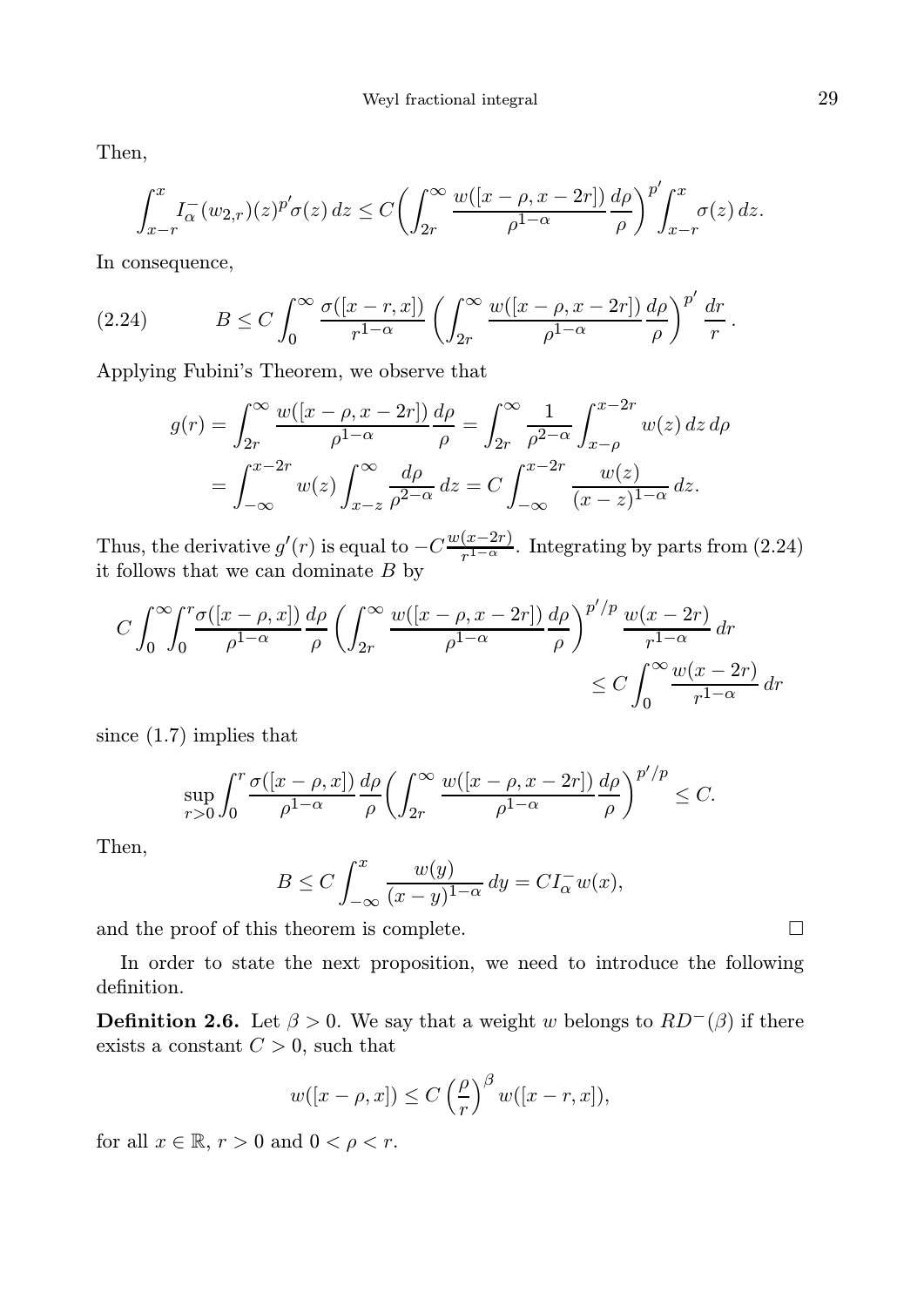**Proposition 2.7.** Let  $1 < p < \infty$ . Let w and  $\sigma$  be two weights on R. If  $\sigma \in RD^{-}(\beta)$  for some  $\beta > 1 - \alpha$ , then (1.5) implies condition (1.7).

PROOF: We suppose that w and  $\sigma$  satisfy condition (1.5) and  $\sigma \in RD^{-}(\beta)$  with  $\beta > 1 - \alpha$ . For each  $r > 0$  we have that

$$
\int_0^r \frac{\sigma([x-\rho,x])}{\rho^{1-\alpha}} \frac{d\rho}{\rho} \le C \frac{\sigma([x-r,x])}{r^{\beta}} \int_0^r \rho^{\beta+\alpha-2} d\rho
$$

$$
= C \frac{\sigma([x-r,x])}{r^{1-\alpha}}.
$$

Therefore,

$$
(2.25) \qquad \int_0^r \frac{\sigma([x-\rho,x])}{\rho^{1-\alpha}} \frac{d\rho}{\rho} \left( \int_{2r}^\infty \frac{w([x-\rho,x-2r])}{\rho^{1-\alpha}} \frac{d\rho}{\rho} \right)^{p'-1}
$$

$$
\leq C \frac{1}{r^{1-\alpha}} \left( \int_{2r}^\infty \frac{w([x-\rho,x-2r])}{\rho^{1-\alpha}} \frac{\sigma([x-r,x])^{p/p'}}{\rho^{1-\alpha}} \frac{d\rho}{\rho} \right)^{p'-1}
$$

$$
\leq C \frac{1}{r^{1-\alpha}} \left( \int_{2r}^\infty \frac{w([x-\rho,x-r])}{\rho^{1-\alpha}} \frac{\sigma([x-r,x+\rho-2r])^{p/p'}}{\rho^{1-\alpha}} \frac{d\rho}{\rho} \right)^{p'-1}.
$$

On the other hand (1.5) implies condition  $A_{p,\alpha}^+$ , that is, there exists a constant C such that for every  $a \in \mathbb{R}$  and  $h > 0$ 

$$
(w([a - h, a]))^{1/p} (\sigma([a, a + h]))^{1/p'} \le C h^{1-\alpha}.
$$

Applying condition  $A_{p,\alpha}^+$ , it follows that (2.25) is bounded by

$$
C\frac{1}{r^{1-\alpha}}\left(\int_{2r}^{\infty}\frac{(\rho-r)^{(1-\alpha)p}}{\rho^{1-\alpha}}\frac{d\rho}{\rho}\right)^{p'-1} \leq C\frac{1}{r^{1-\alpha}}r^{(1-\alpha)(p-1)(p'-1)} = C.
$$

Then, w and  $\sigma$  satisfy (1.7).

Corollary 2.8. Let  $\sigma$  belong to  $RD^{-}(\beta)$  for some  $\beta > 1 - \alpha$ . Then (1.6) is a necessary and sufficient condition for the inequality  $(1.4)$  to hold.

PROOF: It is an immediate consequence of Proposition 2.7 part (ii) and Theorem 1.2.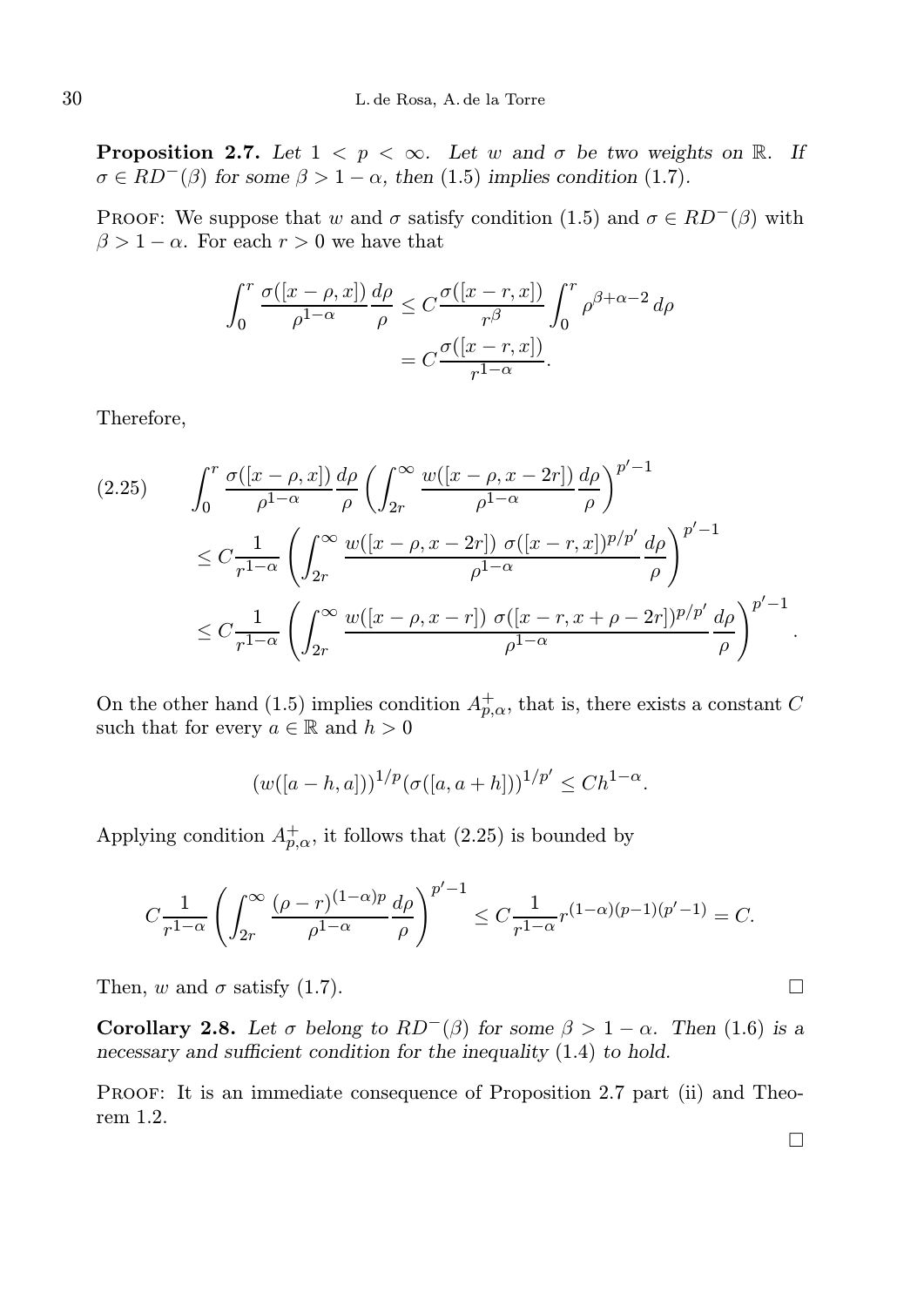Remark 2.9. As an application of these results we consider the existence of non-negative solution of the non-linear integral equation

(2.26) 
$$
u = I_{\alpha}^{-}(u^{q}\sigma) + I_{\alpha}^{-}w \quad \sigma \text{ -a.e.},
$$

where we suppose that  $I_{\alpha}^- w < \infty$   $\sigma$  -a.e. and we have the following result:

Let  $1 < q < \infty$ ,  $\frac{1}{p} + \frac{1}{q} = 1$ ,  $A(p) = (p-1)p^{-q}$  and  $0 < \alpha < 1$ . Let w and  $\sigma$  be two locally integrable weights.

(i) If  $I^-_\alpha w$  belongs to  $L^q_{\text{loc}}(\sigma)$  and the inequality

(2.27) 
$$
I_{\alpha}^{-}[(I_{\alpha}^{-}w)^{q}\sigma](x) \leq A(p)I_{\alpha}^{-}w(x) \quad \sigma \text{ -a.e.}
$$

holds, then equation (2.26) has a non-negative solution in  $L_{\text{loc}}^q(\sigma)$ .

(ii) Assume that there exists a constant  $C$  such that

$$
(2.28) \qquad \int_0^r \frac{\sigma([x-\rho,x])}{\rho^{1-\alpha}} d\rho \le C \frac{\sigma([x-r,x])^{1/q} \sigma([x-2r,x-r])^{1/p}}{r^{1-\alpha}},
$$

for all  $x \in \mathbb{R}$  and  $r > 0$ . If (2.26) has a non-negative solution in  $L^q_{loc}(\sigma)$ , then  $I_{\alpha}^-w$  belongs to  $L^q_{\text{loc}}(\sigma)$  and there exists a constant  $A > 0$  such that

(2.29) 
$$
I_{\alpha}^{-}[(I_{\alpha}^{-}w)^{q}\sigma](x) \leq A I_{\alpha}^{-}w(x) \quad \sigma \text{ -a.e.}
$$

The proof is similar to the one in [6].

**Definition 2.10.** We say that a weight w belongs to  $D^-$  if there exists a constant  $C > 0$ , such that for all x belonging to R and  $r > 0$ ,

$$
w([x, x+r]) \leq Cw([x-r, x]).
$$

Taking into account Definition 2.10 we state the next proposition.

**Proposition 2.11.** Let  $1 < q < \infty$ ,  $\frac{1}{p} + \frac{1}{q} = 1$  and  $0 < \alpha < 1$ . If  $\sigma$  belongs to D<sup>-</sup> with a constant  $C: 0 < C < (2^{1-\alpha}-1)^{-1}$  then condition (2.28) holds.

PROOF: Since  $\sigma \in D^-$  with constant C we have that

$$
(1+C)\sigma([x,x+r]) \leq C\sigma([x-r,x+r]).
$$

Then,

(2.30) 
$$
\sigma([x, x+r]) \leq \frac{C}{1+C} \sigma([x-r, x+r]),
$$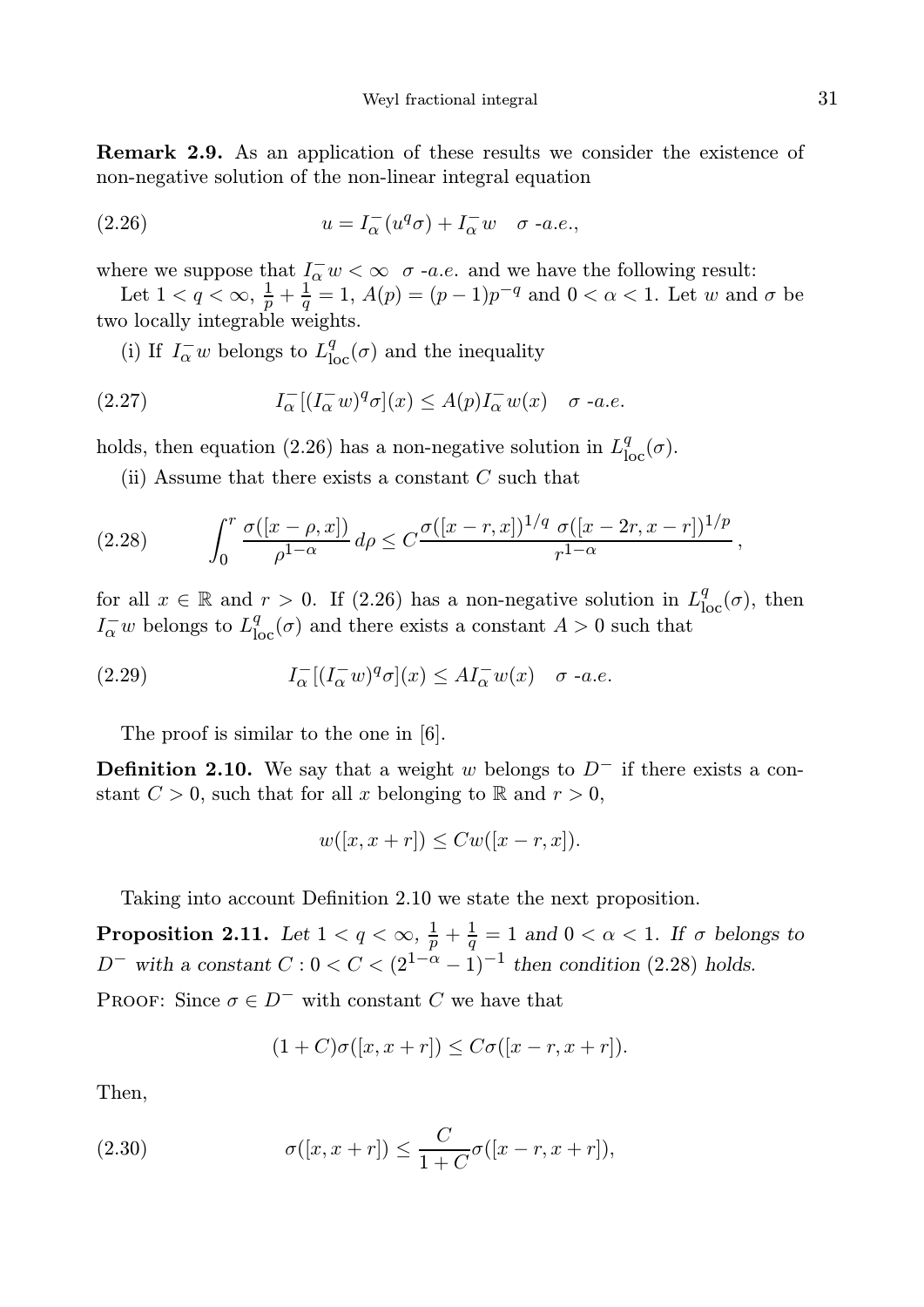for every  $x \in \mathbb{R}$  and  $r > 0$ . Let  $\beta > 1 - \alpha$  such that

(2.31) 
$$
0 < C \le \frac{1}{2^{\beta} - 1}.
$$

We shall show that  $\sigma \in RD^-(\beta)$  with constant  $\frac{1+C}{C} = A^{-1}$ . Let  $x \in \mathbb{R}$  and  $r > 0$ . Fixing  $\rho : 0 < \rho < r$ , there exists a positive integer i such that,  $2^{-i}r \leq \rho < 2^{-i+1}r$ . Then, using (2.30) we have that

(2.32) 
$$
\sigma([x - \rho, x]) \le \sigma([x - 2^{-i+1}r, x]) \le A^{i-1}\sigma([x - r, x]) \le A^{-1}(A2^{\beta})^i \left(\frac{\rho}{r}\right)^{\beta} \sigma([x - r, x]).
$$

Taking into account (2.31) we have that  $A = \frac{C}{1+C} \leq \frac{1}{2^{\beta}}$  $\frac{1}{2^{\beta}}$ . Then, by  $(2.32)$  we obtain that

$$
\sigma([x-\rho,x]) \leq A^{-1} \left(\frac{\rho}{r}\right)^{\beta} \sigma([x-r,x]).
$$

Since  $\beta + \alpha > 1$  we have the estimate

(2.33) 
$$
\int_0^r \frac{\sigma([x-\rho,x])}{\rho^{1-\alpha}} \frac{d\rho}{\rho} \le \frac{A^{-1}}{r^{\beta}} \sigma([x-r,x]) \int_0^r \rho^{\beta+\alpha-2} d\rho
$$

$$
\le \frac{A^{-1}}{\beta+\alpha-1} \frac{\sigma([x-r,x])}{r^{1-\alpha}}.
$$

From the hypothesis  $\sigma \in D^-$  it follows that  $\sigma([x-r,x]) \leq C\sigma([x-2r,x-r])$ . Then, applying (2.33), we have that

$$
\int_0^r \frac{\sigma([x-\rho,x])}{\rho^{1-\alpha}} \frac{d\rho}{\rho} \leq \frac{A^{-1}}{\beta+\alpha-1} C^{1/p} \frac{\sigma([x-r,x])^{1/q} \sigma([x-2r,x-r])^{1/p}}{r^{1-\alpha}}.
$$

This shows that  $(2.28)$  holds and completes the proof of the proposition.

#### 3. The case of equal weights

As we have observed in Section 1, the class of weights w such that  $I_{\alpha}^{+}$  maps  $L^p(w)$ ,  $1 < p < \infty$ , boundedly into itself, is non-empty. In fact, it is non-empty even in the case  $p = 1$ .

PROOF OF THEOREM 1.5: (1)  $\Rightarrow$  (2): It follows from the inequality  $M^+_{\alpha}(f)(x)$  $\leq I_{\alpha}^{+}(|f|)(x).$ 

 $(2) \Rightarrow (3)$ : We assume that

$$
\int M_{\alpha}^+ f(x)w(x) dx \le C \int |f(x)|w(x) dx.
$$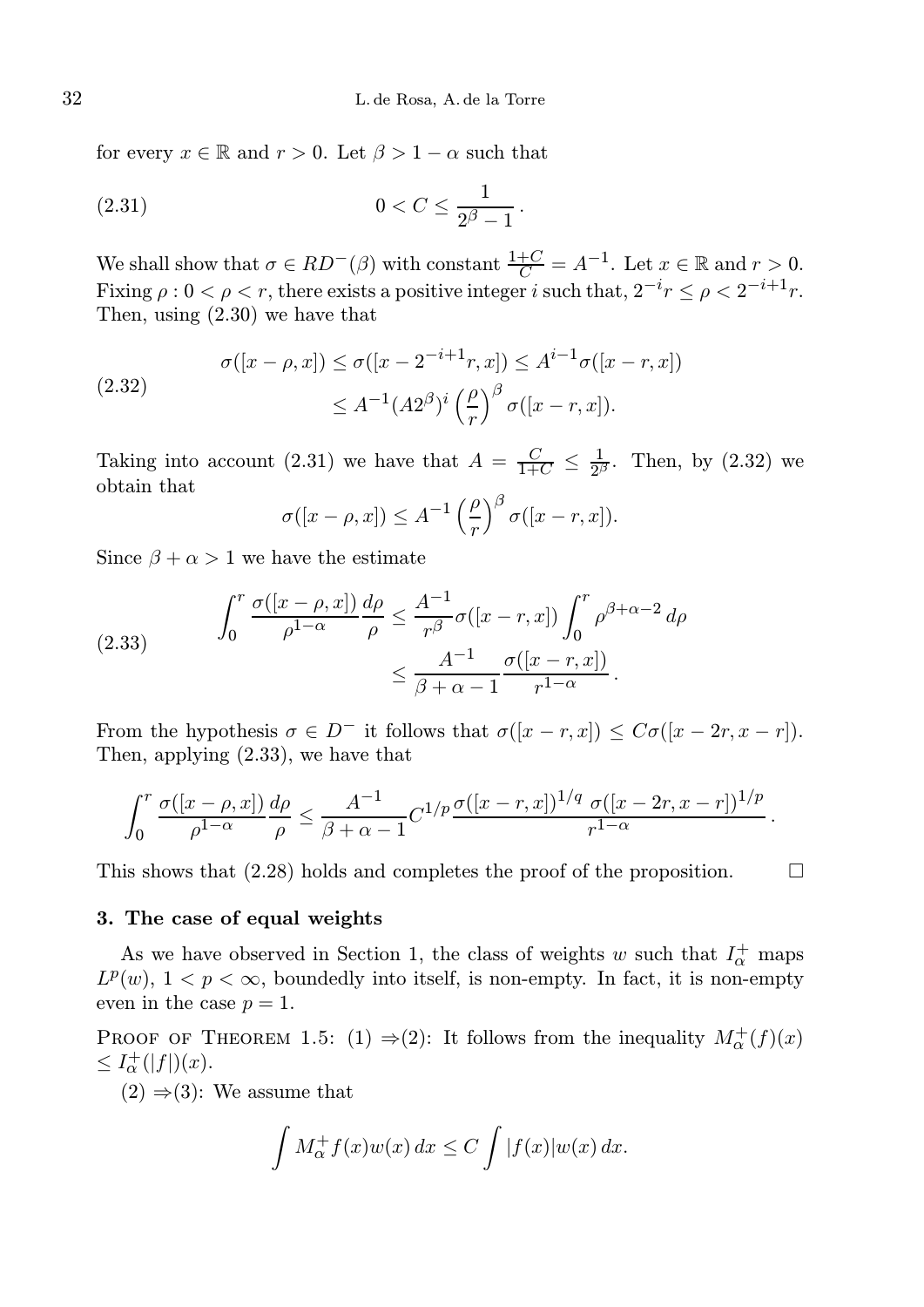Let x be a Lebesgue point for w,  $h > 0$  and  $I = (x, x + h)$ . If  $a = \operatorname{ess\,inf}_{y \in I} w(y)$ and  $\varepsilon > 0$  we consider the set  $E = \{x \in I : w(y) \leq a + \varepsilon\}$  and the function  $f = |E|^{-1} \chi_E$ . It is clear that for any  $y < x$ 

$$
M_{\alpha}^{+} f(y) \ge \frac{1}{(x+h-y)^{1-\alpha}} \int_{y}^{x+h} f(y) dy = \frac{1}{(x+h-y)^{1-\alpha}}.
$$

Therefore,

$$
\int_{-\infty}^{x} \frac{w(y)}{(x+h-y)^{1-\alpha}} dy \le \frac{C}{|E|} \int \chi_E w \le C(a+\varepsilon).
$$

Thus,

$$
\int_{-\infty}^{x} \frac{w(y)}{(x+h-y)^{1-\alpha}} dy \leq C a \leq \frac{1}{h} \int_{x}^{x+h} w(y) dy.
$$

When h goes to zero the left hand side converges to  $I_{\alpha}^{-}(f)(x)$  while the right hand side converges to  $w(x)$ .

 $(3) \Rightarrow (1)$ : Indeed,

$$
\int_{-\infty}^{+\infty} |I_{\alpha}^{+}(f)|w \, dx \le \int_{-\infty}^{+\infty} I_{\alpha}^{+}(|f|)w \, dx
$$

$$
= \int_{-\infty}^{+\infty} |f|I_{\alpha}^{-}(w) \, dx \le C \int_{-\infty}^{+\infty} |f|w \, dx.
$$

PROOF OF THEOREM 1.6: The proof is similar to the previous one and we omit it.

PROOF OF THEOREM 1.8: (1)  $\Rightarrow$  (2): By duality  $w \in F^+_{p,\alpha}$  is equivalent to  $w^{1-p'} \in$  $F_{n'}^ \sum_{p',\alpha}$ . It follows easily that the operators  $M_1(g) = [w^{1/p} I_{\alpha}^+(w^{-1/p} | g |^{p'})]^{1/p'}$  and  $M_2(g) = [w^{-1/p} I_{\alpha}^{-}(w^{1/p} | g |^p)]^{1/p}$  are bounded from  $L^{pp'}(\mathbb{R})$  into itself. Applying the Rubio de Francia algorithm, see [2, Lemma 5.1, p. 434], we can obtain a weight v such that

$$
M_1(v) \le Cv
$$
 and  $M_2(v) \le Cv$ .

Then,  $w_0 = w^{1/p} v^p$  belongs to  $F_{1,\alpha}^+$  and  $w_1 = w^{-1/p} v^{p'}$  belongs to  $F_{1,\alpha}^-$ . Clearly  $w = w_0 w_1^{1-p}$  $1^{-p}$ .

(2) ⇒(1): We suppose that  $w = w_0 w_1^{1-p}$  $_1^{1-p}$ , with  $w_0 \in F_{1,\alpha}^+$  and  $w_1 \in F_{1,\alpha}^-$ . It follows easily from Hölder's inequality that

$$
|I_{\alpha}^{+}(f)(x)|^{p} \leq I_{\alpha}^{+}(|f|^{p}w_{1}^{1-p})(x)I_{\alpha}^{+}(w_{1})(x)^{p-1}.
$$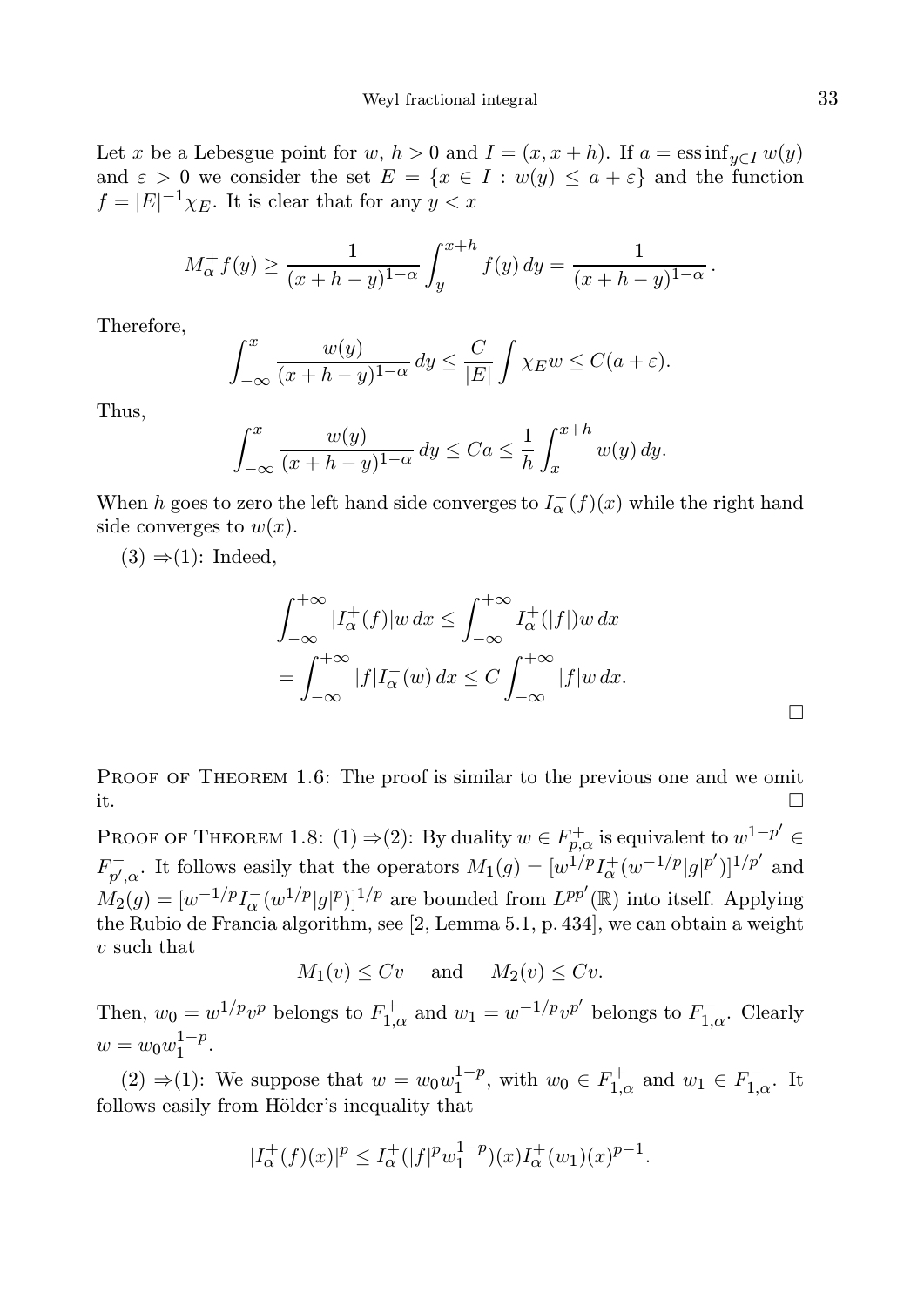Therefore, by duality

$$
\int_{-\infty}^{+\infty} |I_{\alpha}^{+}(f)(x)|^{p} w(x) dx \le \int_{-\infty}^{+\infty} I_{\alpha}^{+}(|f|^{p} w_{1}^{1-p})(x) I_{\alpha}^{+}(w_{1})(x)^{p-1} w(x) dx \n= \int_{-\infty}^{+\infty} |f(x)|^{p} w_{1}(x)^{1-p} I_{\alpha}^{-}[I_{\alpha}^{+}(w_{1})^{p-1} w](x) dx \n\le C \int_{-\infty}^{+\infty} |f(x)|^{p} w_{1}(x)^{1-p} I_{\alpha}^{-}[w_{1}^{p-1} w](x) dx \n= C \int_{-\infty}^{+\infty} |f(x)|^{p} w_{1}(x)^{1-p} I_{\alpha}^{-}(w_{0})(x) dx \n\le C \int_{-\infty}^{+\infty} |f(x)|^{p} w_{1}(x)^{1-p} w_{0}(x) dx \n= C \int_{-\infty}^{+\infty} |f(x)|^{p} w(x) dx.
$$

In the rest of the paper we will make some remarks about the classes  $F_{p,\alpha}^+$ .

**Proposition 3.1.** Let w be a weight and  $0 < \alpha < 1$ . Then

- (a)  $F_{1,\alpha}^+ \subset F_{p,\alpha}^+$  for  $1 < p < \infty$ ;
- (b) if  $w \in F_{1,\alpha}^+$  and f is a non-negative increasing function then  $fw \in F_{1,\alpha}^+$ ;

 $\Box$ 

- (c) there exists a weight  $u_0 \in F_{1,\alpha}^+$  for all  $0 < \alpha < 1$ , that is not essentially increasing;
- (d) for any  $1 < p < \infty$  there exists a weight  $u \in F^+_{p,\alpha} \setminus F^+_{1,\alpha}$ ;
- (e) there exists an increasing weight w such that  $w \notin F_{1,\alpha}^+$ .

PROOF: (a) Theorem 1.5 states that  $w \in F_{1,\alpha}^+$  is equivalent to  $I_{\alpha}^- w \leq Cw$ . Therefore  $(I_{\alpha}^-w)^{p'}w^{1-p'} \leq Cw$  and the result follows from Theorem 1.1.

In order to prove (b) we observe that it is easy to check that if  $w$  satisfies part (3) of Theorem 1.5 then so does fw for any non-negative increasing f.

 $(c)$  Simple computations show that the function u defined by

$$
u(x) = \sum_{n=1}^{\infty} 2^{n} \chi_{(2^{-2n}, 2^{-2n+2}]}(x) + e^x \chi_{(1, \infty)}(x),
$$

satisfies  $I_{\alpha}^{-}(u)(x) \leq Cu(x)$  almost everywhere and it is clearly not increasing.

(d) Let  $u_0$  be the function defined in part (c) and  $u_1(x) = u_0(1-x)$ . From the equality  $I_{\alpha}^{+}(u_1)(x) = I_{\alpha}^{-}(u_0)(1-x)$  it follows that  $u_1$  belongs to  $F_{1,\alpha}^{-}$ . By Theorem 1.8 we have that  $w = u_0 u_1^{1-p}$  $1^{-p}$  belongs to the class  $F_{p,\alpha}^+$ .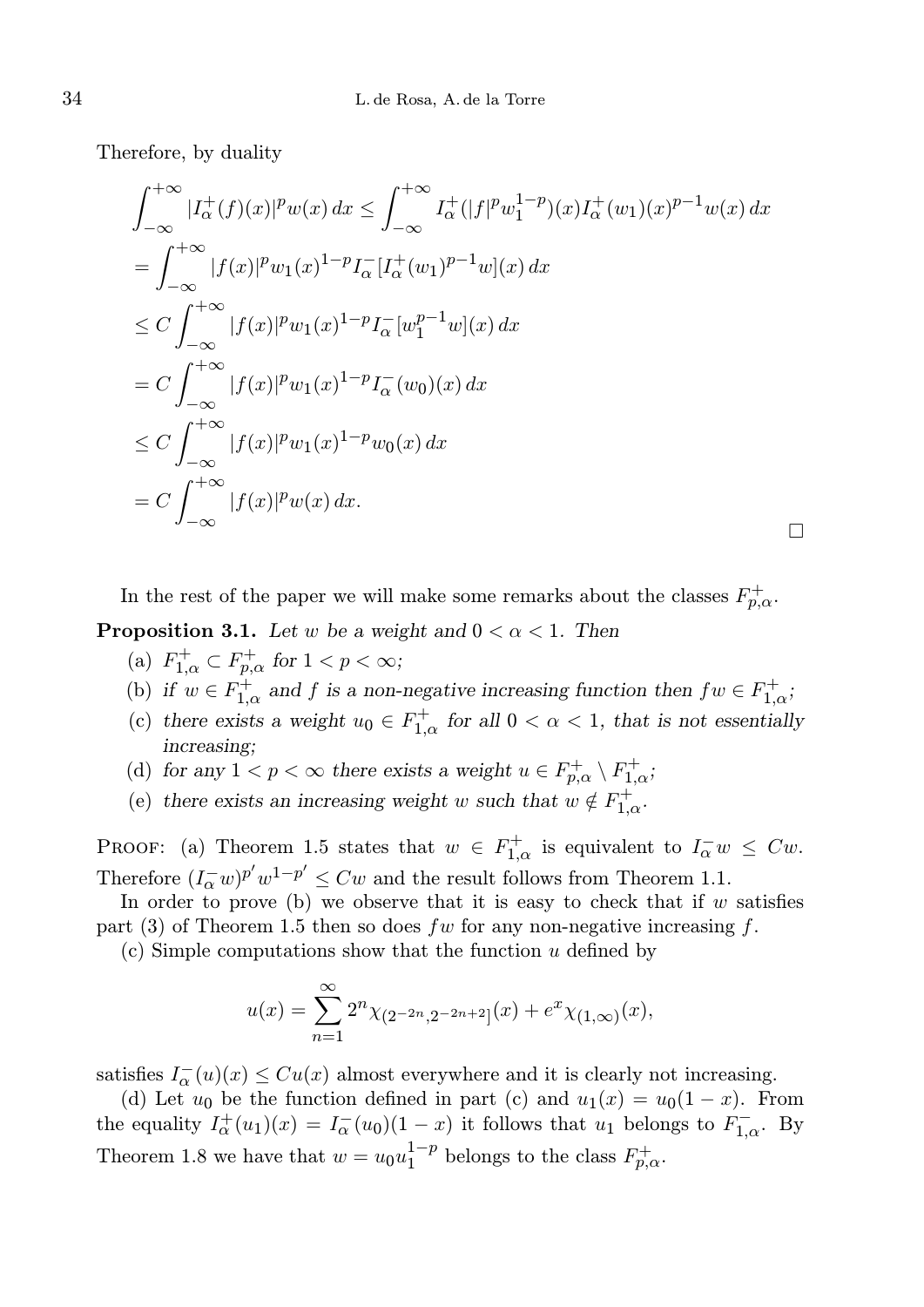We shall show that there does not exist a constant C such that  $I_{\alpha}(w)(x) \leq$  $Cw(x)$  a.e. Let x be such that  $2^{-2n_0} < 1 - x \le 2^{-2n_0+2}$  for some  $n_0 > 1$ . Then,  $u(x) = 2^{n_0(1-p)+1}$ , while for any  $x \in [3/4, 1)$ 

$$
I_{\alpha}^{-}(w)(x) \ge \int_{0}^{1/4} \frac{w(y)}{(x-y)^{1-\alpha}} dy = \sum_{n=2}^{\infty} 2^{n+1-np} \int_{2^{-2n}}^{2^{-2n+2}} \frac{1}{(x-y)^{1-\alpha}} dy
$$
  
 
$$
\ge 3 \sum_{n=2}^{\infty} 2^{n+1-np} 2^{-2n} = A > 0.
$$

In consequence the inequality  $I_{\alpha}^{-}(w)(x) \leq Cw(x)$  a.e. would imply  $0 \leq A$  $2^{n_0(1-p)+1}$  for every  $n_0 > 1$ .

The function  $w(x) = \chi_{[0,\infty)}(x)$  satisfies that  $I_{\alpha}(w)(x) = \frac{x^{\alpha}}{\alpha}$  $\frac{c^{\alpha}}{\alpha} \chi_{[0,\infty)}(x)$  and (e) follows.  $\Box$ 

Proposition 3.2. Let w be a weight. Then,

- (a) for any  $0 < \gamma < 1$ , there exists u satisfying: (i)  $u \in F_{1,\alpha}^+$  for every  $\alpha : \gamma < \alpha < 1$ , (ii)  $u \notin F_{1,\alpha}^+$  for every  $0 < \alpha \leq \gamma$ ;
- (b) let  $\alpha$ ,  $\beta > 0$ . If  $w \in F_{1,\alpha}^+$  then  $I_{\beta}^-(w) \in F_{1,\alpha}^+$ ;
- (c) for every  $1 \le p < \infty$ , if  $0 < \alpha < \beta$  then  $F^+_{p,\alpha} \subset F^+_{p,\beta}$ .

Remark 3.3. It follows from (a) of Proposition 3.1 and (c) of Proposition 3.2 that for any  $0 < \alpha < 1 < \beta$  and  $1 < p < \infty$  we have  $F_{1,\alpha}^+ \subset F_{p,\beta}^+$ . This inclusion provides easy examples of equal weights satisfying conditions (1.4) and (1.5) in [5, p. 728].

PROOF: In order to prove (a) we consider the sequence  $a_n = 1 - \frac{1}{2^n}$ ,  $n \ge 0$  and we define the function

$$
u(x) = \sum_{n=1}^{\infty} \frac{1}{(x - a_{n-1})^{\gamma}} \chi_{(a_{n-1}, a_n]}(x) + e^x \chi_{[1, \infty)}(x).
$$

It is an easy but tedious computation to check that  $I_{\alpha}^{-}(u)(x) \leq Cu(x)$  for any  $\gamma < \alpha < 1$ . On the other hand, for  $0 < \alpha \leq \gamma$  and any positive integer  $n_0$ , if  $1 < x < 1 + 2^{-n_0}$  we have

$$
I_{\alpha}^{-}(u)(x) \geq \int_{0}^{1} \frac{u(y)}{(x-y)^{1-\alpha}} dy
$$
  
 
$$
\geq \sum_{n=1}^{n_0} \int_{a_{n-1}}^{a_n} \frac{dy}{(y-a_{n-1})^{\gamma}(1+2^{-n_0}-y)^{1-\alpha}}.
$$